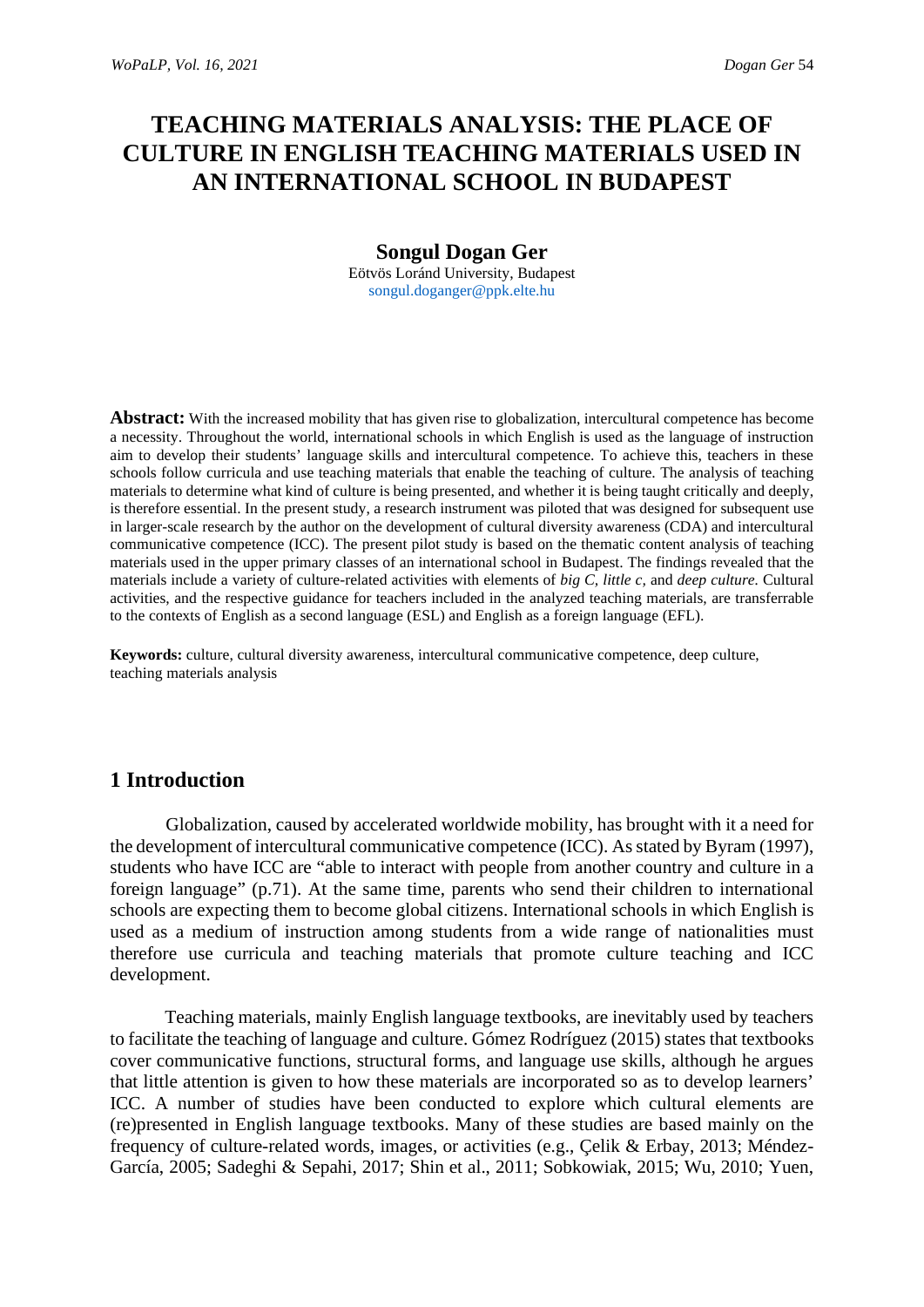2011). This means that teaching materials need to be investigated to determine how cultural elements are presented rather than counting how often they are used.

One of the main aims of the present study was to pilot a research instrument for later use in the author's larger scale research. The present study primarily investigates how culture is presented in the materials used in an international school in Budapest at which English is used as a medium for intercultural communication. A second aim of the present study was to investigate how these teaching materials guide teachers to use culture-related activities in their English lessons. The investigation drew on Brembeck's (1977) iceberg analogy, according to which culture is divided into two parts, the visible and the invisible. The visible elements of culture are referred to as *surface culture* and are described by Gómez Rodríguez (2015) as "the easily observable (Hinkel, 2001) and static elements that represent a nation" (p.168). According to Gómez Rodríguez (2015), foods, holidays, the achievements of famous people, and tourist sites are all surface forms of culture and are often included in materials for teaching English as a foreign language (EFL). However, he argues that the elements of surface culture are insufficient to provide students with an understanding of the target culture, since they are limited to general, fixed cultural information and do not include the essential sociocultural interactions that take place in different contexts. Gómez Rodríguez (2015) refers to the invisible elements of culture as *deep culture*, which comprises the "sociocultural norms, lifestyles, beliefs, and values" of a group of people (p.168). The elements of *deep culture* are not easily seen; they are intricate, individual, and almost concealed, as they do not necessarily include fixed cultural norms and standards. Therefore, the cultural elements used in teaching materials need to be investigated to determine how deeply culture is taught.

*Big C culture*, which can be seen as related to Gómez Rodríguez's (2015) *surface culture,* is defined by Lázár (2007) as visible cultural elements such as history, geography, literature, and art. According to her, they are easy to see and can be subsumed under the term 'civilization' (p.7). *Little c culture*, which can be associated with Gómez Rodríguez's (2015) *deep culture*, is defined by Lázár (2007) as comprising elements that are less visible and often hidden, such as behaviors, values, social practices, customs, and beliefs. Lázár (2007) emphasizes that although the subjects listed as belonging to *big C culture* are extremely important for students, it is also essential to include elements of *little c culture* in language education. However, as reported by Olaya and Gómez (2013), culture is often presented uncritically in EFL classes, with a focus on the celebratory and surface level of the target culture. Building on this argument, the present study uses thematic analysis—one of the common methods of cultural content analysis identified by Weninger and Kiss (2013)—to explore how critically and deeply culture is presented in teaching materials. It should be noted here that, based on the elements of culture highlighted above, the terms 'teaching culture deeply' and 'teaching culture critically' are used throughout the present paper to refer to teaching aspects of *little c culture* and *deep culture* to develop students' cultural diversity awareness (CDA), ICC and critical intercultural competence. Some of the activities presented and suggested in the literature review for the critical teaching of culture are based on comparing the similarities and differences between the students' own culture and the target culture, discussing the reasons that lie behind cultural norms, and acquiring a multi-perspective approach by viewing cultural behaviors from another person's perspective.

The present study identifies possible approaches to the teaching of cultural content in English language textbooks that can be transferred to the context of teaching English as a foreign language (EFL). This paper begins with a presentation of the theoretical background and a definition of the relevant terms, such as culture, aspects of culture, CDA, ICC,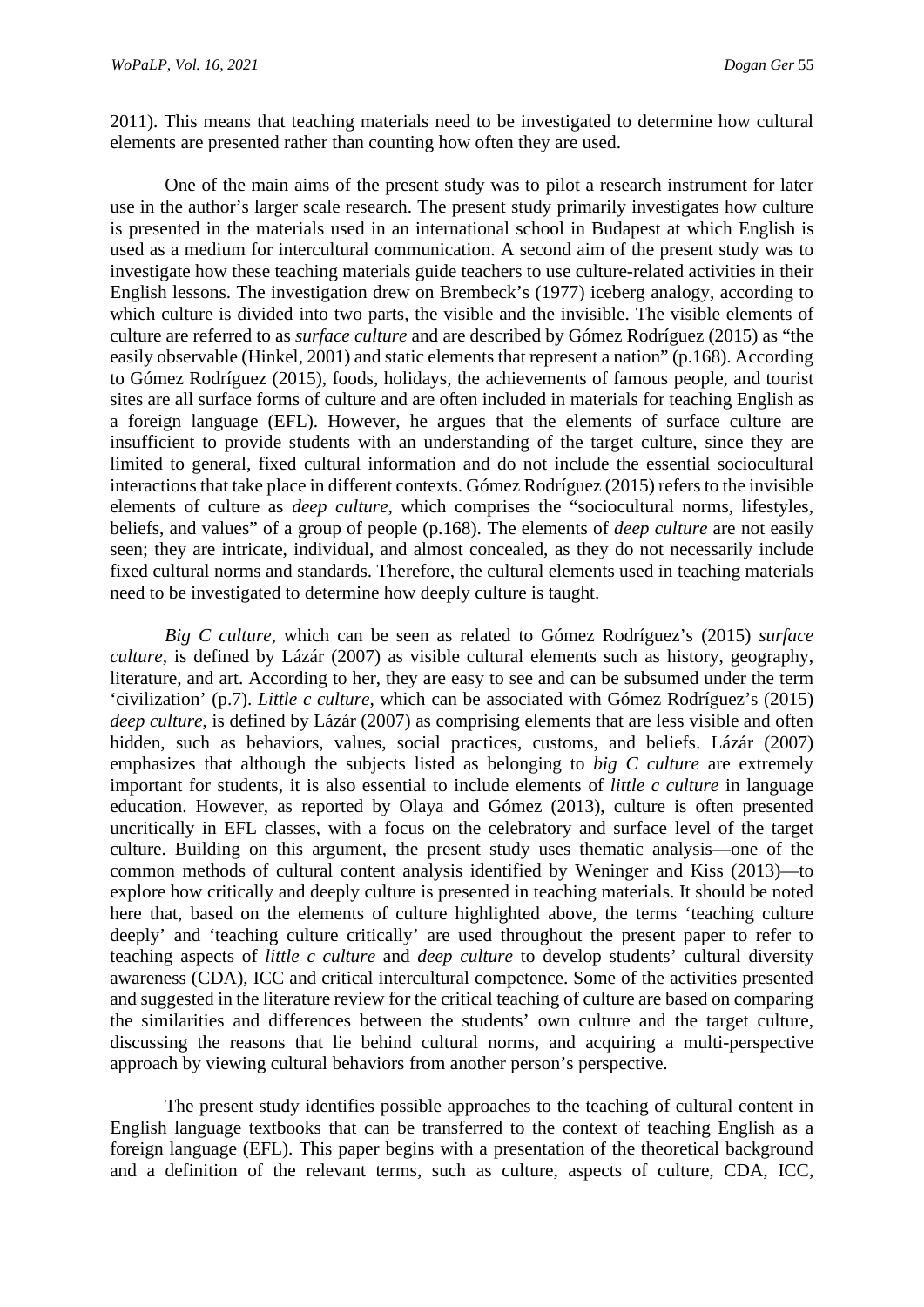components of ICC, and the development of ICC through English language lessons. Relevant studies that have included teaching materials analysis are then presented. The paper also includes a presentation of the methodology used for data collection and analysis; findings and discussion; and a conclusion.

# **2 Theoretical background**

## **2.1 Culture and aspects of culture**

The concept of culture has been defined in many different ways. The present study looks at how culture is understood in language education and how it is presented in teaching materials for effective communication. Liddicoat (2005) states that "culture is practice which is accomplished and realized by members of a cultural group in their daily lives and interactions" (p.204). The learning of culture thus goes beyond acquiring information about culture; it is rather an engagement with cultural practices. Cortazzi and Jin (1999) report that some language teachers refer to culture as history, geography, literary works, or works of art. Lázár (2007) states that subjects listed by teachers that are undoubtedly important are categorized under the umbrella term *big C culture* or 'civilization' (p.7). The National Standards in Foreign Language Education Project (1996) defines *big C culture* as products such as politics, economics, history, literature, science, and the fine arts.

Lázár (2007) claims that there are other, equally important elements of culture that should have a place in language classrooms. According to her, *little c culture*, as opposed to *big C culture*, includes aspects of culture that are less visible and tangible. Elements of *little c culture*, as listed by Xiao (2010), include values and customs. Likewise, the National Standards in Foreign Language Education Project (1996) refers to *little c culture* as including "housing, clothing, food, tools, transportation, and all the patterns of behavior" (p.44). Cortazzi and Jin (1999) include attitudes and behaviors among the elements of *little c culture*.

Gómez Rodríguez (2015) describes *surface culture* as static and readily visible. According to him, EFL textbooks often include the static and congratulatory themes of surface culture, although these elements are insufficient to provide students with an understanding of the target culture because they do not generate opportunities for dealing with sociocultural communication in different cultural contexts. He argues that *deep culture*, by contrast, is associated with sociocultural norms, beliefs, values, and lifestyles, and that these elements help students to think critically and deeply about the target culture. According to him, members of a community do not share and follow exactly the same cultural norms: it is dangerous to characterize all British people as punctual and all Americans as alcoholics, for example. Culture, he argues, is transformative rather than static; contentious rather than congratulatory. A congratulatory way of teaching, he explains, is based on positive characters and celebratory opinions of a target culture. Telling students that the Americans are well organized, the Japanese are humble, and the British are tea lovers who drink tea every afternoon is the congratulatory way of teaching. Students will never learn about the conflicting sociocultural realities within a nation following this approach. He concludes that the teaching of culture must include a critical—that is, analytical—approach, in which students are exposed to the sociocultural realities rather than static, congratulatory cultural elements.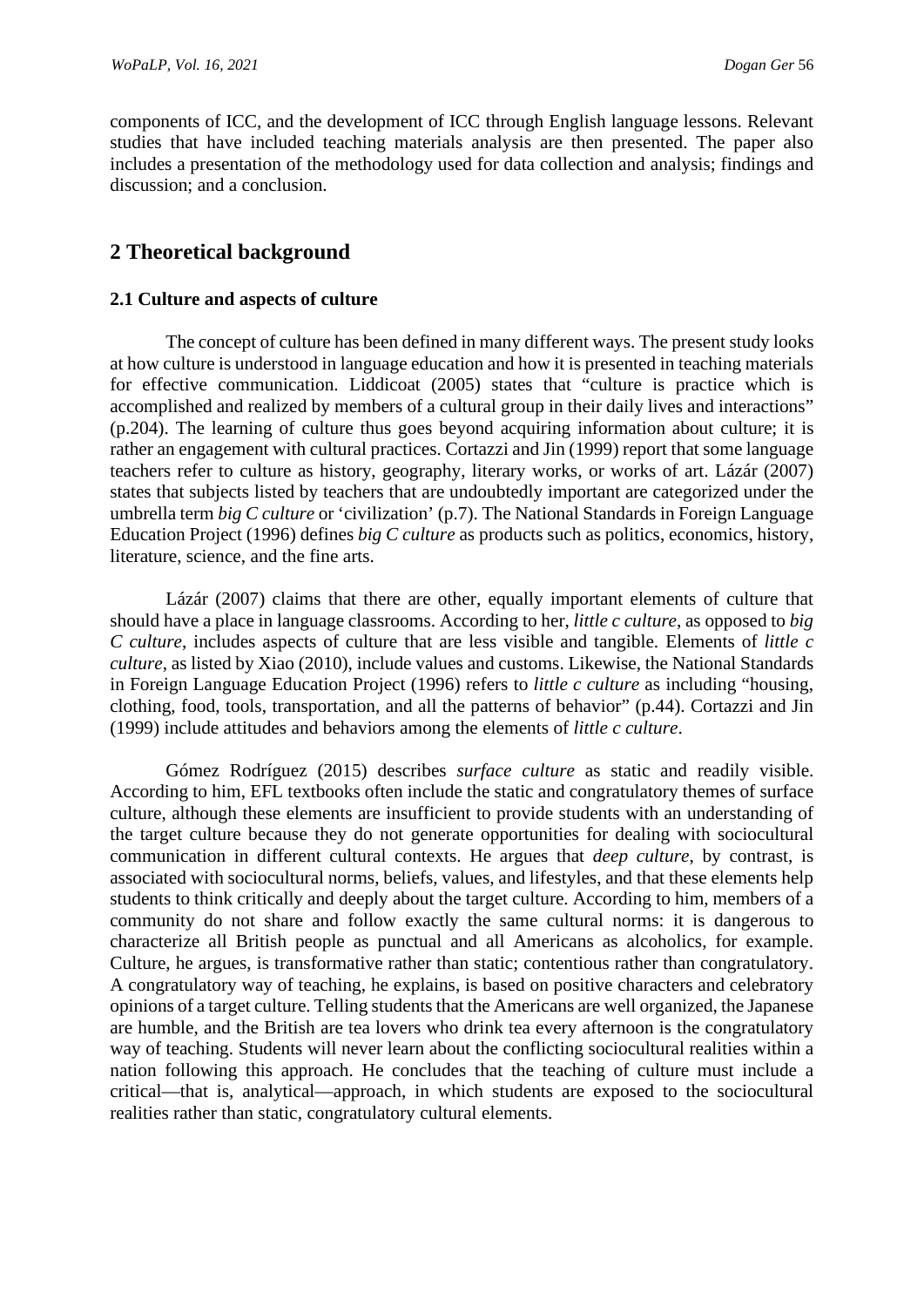In the present study, elements of *big C* and *little c culture*, including the elements of *deep culture* referred to above, are investigated in order to identify the kind of culture that is presented in the analyzed teaching materials, and how.

### **2.2 Cultural diversity awareness**

The term *cultural diversity awareness* is sometimes used in the literature (Brown, 2004; Larke, 1990), yet no specific definition of it has been proposed. The term is sometimes used interchangeably with "cross-cultural awareness" (e.g., Knutson, 2006; Dasli, 2011). The reason why many researchers prefer not to use the well-defined phrase *cross-cultural awareness* is perhaps because CDA has a more concrete meaning, focusing on the multifaceted nature of culture and cultural patterns, making it easier for readers to grasp, than the more abstract *crosscultural awareness*. Cross-cultural awareness was used by Kramsch and Widdowson (1998) as an approach in foreign language teaching to explore ways of understanding "the Other at the other side of the border by learning his/her national language" in the context of "two cultures or two languages" (p.81). However, in her definition Damen (1987) highlighted more than two cultures, including one's own:

Cross-cultural awareness involves uncovering and understanding one's own culturally conditioned behaviour and thinking, as well as the patterns of others. Thus, the process involves not only perceiving the similarities and differences in other cultures but also recognising the givens of the native culture (p.141).

In light of the above, CDA can be defined as learning and understanding the meaning of shared behaviours, values, beliefs, and patterns of other cultures, as well as one's own. In other words, CDA requires an understanding of one's own language and culture in order to be able to understand other cultures. In the present study, CDA is used to refer to multiple cultures rather than two cultures, including one's own.

Several studies have shown that the number of international schools offering education through the medium of English has drastically risen as a result of globalization and mobility. As the number has increased, so has the diversity of the student population, with students coming from different racial, ethnic, cultural, socioeconomic, language, etc. backgrounds (Hayden, 2011; Hayden & Thompson, 2008; Larke, 1990). For many researchers, this increase in diversity means that an awareness of cultural diversity among both teachers and students has become more important than ever (Acquah & Commins, 2015; Angelova & Zhao, 2014; Gay, 2013; Knutson, 2006; Larke, 1990). However, in their study Young and Sachdev (2011) reported that a lack of teacher training programs, curricular support, and teaching materials are hindering teachers in their teaching of culture and in developing their students' CDA. For this reason, the present study seeks to identify possible ways in which culture can be integrated into language learning and teaching in order to increase teachers' and students' CDA.

## **2.3 An Overview of Competences – Communicative, Intercultural and Intercultural Communicative**

The concept of communicative competence was introduced by Hymes (1972) emphasizing, besides grammatical competence, using the language culturally appropriately among native speakers. Canale and Swain (1980) took up Hymes's (1972) idea, with the aim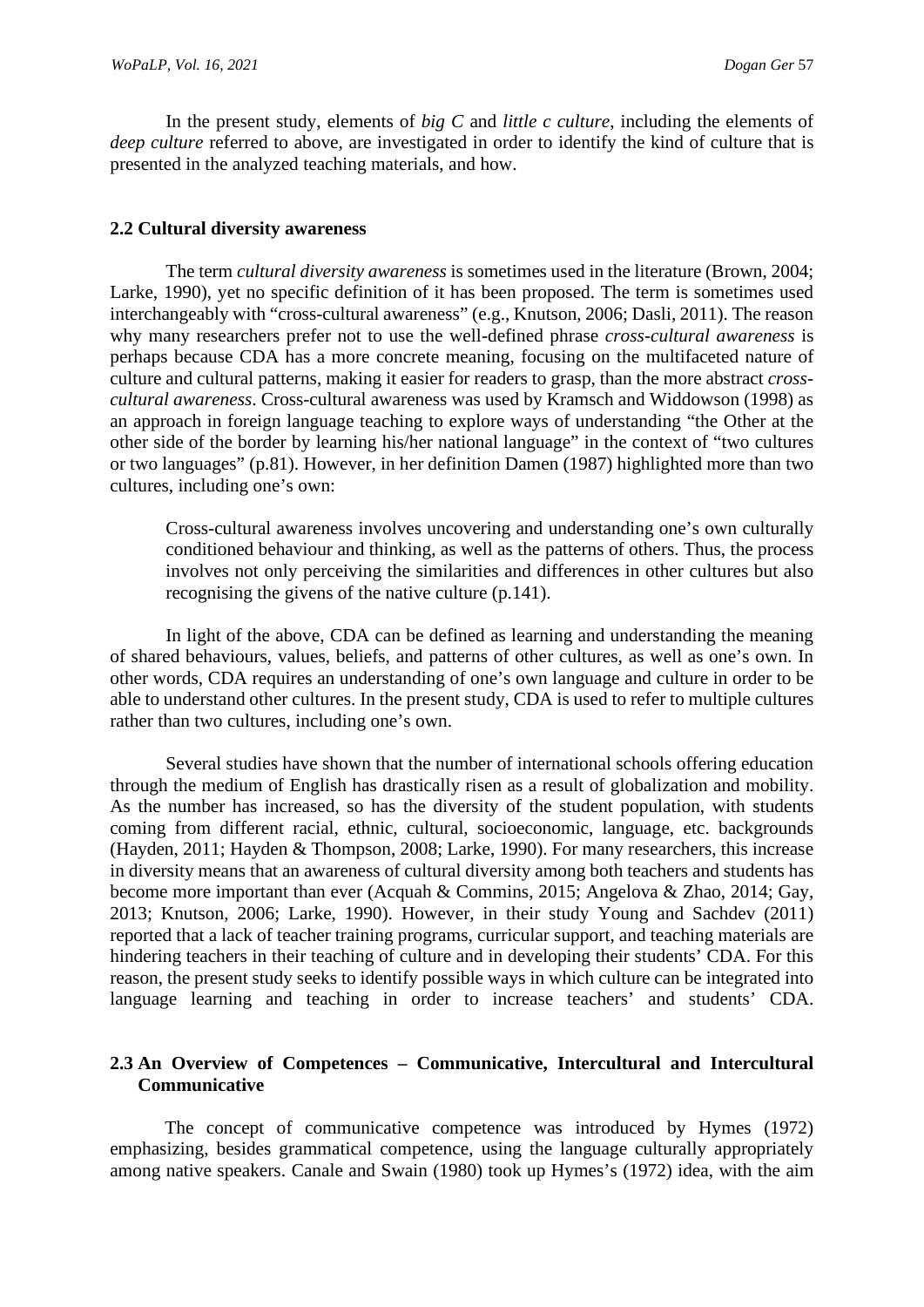of developing communicative language teaching, and identified the elements of communicative competence as grammatical competence, discourse competence, sociolinguistic competence, and strategic competence. Later, van Ek (1986) added socio-cultural, and social competence to Canale and Swain's (1980) competences listed above. However, Byram (1997) and Soler and Jordà (2007) claim that these models, which mainly focus on the use of language and the acquisition of communicative skills, neglect the importance of social identities and cultural competencies of learners. Therefore, these models present a challenging and impossible target for foreign language learners since first language acquisition and native speakers were taken as a model. Consequently, after some time, some teachers needed a cultural approach to foreign language teaching to be able to prepare their learners in a better way for real-life communication in a foreign language.

Byram (1997) took van Ek's (1986) six competences as a starting point and proposed the concepts of IC and ICC. As stated by Byram (1997), IC is to refer to the ability to interact with people from different countries and cultures in their own language; on the other hand, ICC is required for interaction with people from other countries and cultures in a foreign language. However, IC and ICC are generally used interchangeably. In the current study, ICC will be used to describe the linguistically and culturally different students' ability to interact with one another in English as a lingua franca, which is the vehicle of communication for many of the students in the observed school.

## 2.3.1 ICC and components of ICC

Intercultural competence is defined by Bennett and Bennett (2004) as "the ability to communicate effectively in cross-cultural situations and to relate appropriately in a variety of cultural contexts" (p.149). Byram (1997) distinguishes intercultural competence (IC) from ICC. According to him, IC involves interacting with people from different cultures in one's own language, while ICC involves interacting with people in a cross-cultural context in a foreign language. The terms IC and ICC are used interchangeably in the present study to refer to the ability to communicate with others in English, as the medium of intercultural communication.

According to Lázár (2007), ICC is seen by many language teachers as an extension of communicative competence. Reid (2015) states that ICC is vital in English language education as it allows students to communicate effectively with members of the target language culture. He also claims that ICC helps overcome misunderstandings, discrimination, and prejudice between people from different cultural backgrounds. Barrett et al. (2014) highlight the importance of IC in enhancing understanding of other people's practices, beliefs, values, and discourses. They argue that it also develops the ability to communicate effectively in a multicultural context through learning and interpreting different cultures by relating them to one's own. Liddicoat (2004) claims that IC is needed in order to use language effectively. According to him, interculturally competent people have knowledge and skills related to the common cultural conventions in the target language. They also have strategies for learning more about cultures and a capacity to reflect on their own linguistic behavior and that of the people with whom they interact. In addition, he claims that they are aware of similarities between cultures and differences in language use.

Barrett et al. (2014) state that IC consists of *attitudes, knowledge and understanding, skills*, and *actions.* Byram (1997) lists the *attitudes* needed for successful intercultural communication as openness, curiosity, readiness to suspend disbelief and judgement, as well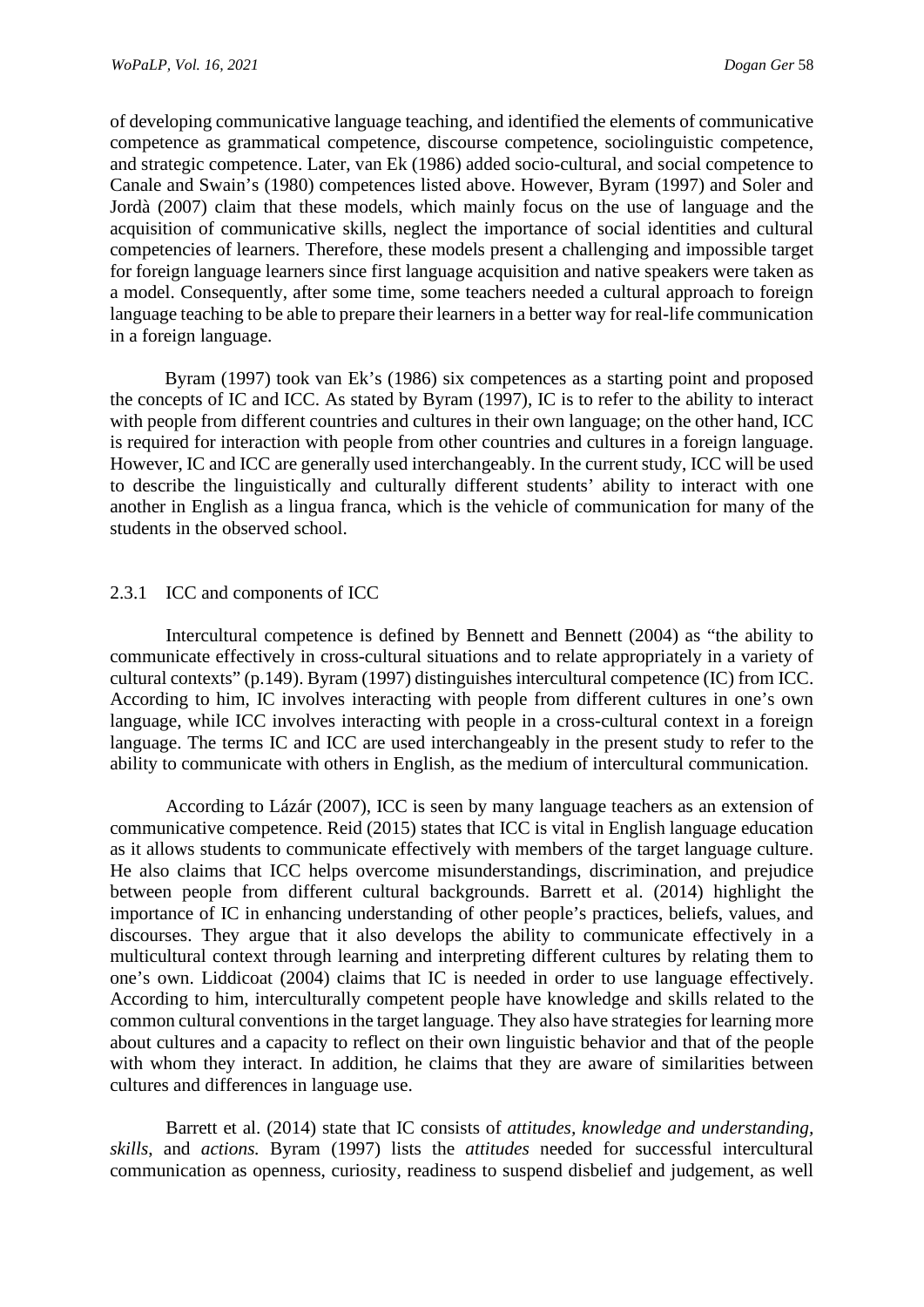as respect. Barrett et al. (2014) add the following items to Byram's (1997) *attitudes*: being ready to empathize with people from cultures other than one's own; tolerating ambiguity and uncertainty; questioning what is 'normal' in one's own knowledge and experience; and engaging and cooperating with people from different cultural backgrounds. The second component of IC, *knowledge*, comprises two broad categories, according to Byram (1997): knowledge of social groups and their cultures in the individual's own country and in other countries. Barrett et al. (2014) extend this component into *knowledge and understanding*. According to them, *knowledge and understanding*, as components of IC, include an understanding of different cultural groups; an understanding and awareness of other people's and one's own stereotypes, preconceptions, discriminatory attitudes, and assumptions; and an understanding of the impact of one's own language on one's experience of other people and the world. In addition, they suggest that *knowledge and understanding* include communicative awareness; knowledge of verbal and nonverbal communicative conventions; knowledge of the values, beliefs, discourses, and practices of different cultures; and an understanding of cultural, individual, and societal processes.

Byram (1997) defines *skills* as skills of discovery and interaction and skills of interpreting and relating. *Skills of discovery and interaction* refer to the development of a specific knowledge and understanding of the beliefs, behaviors, and meanings of other cultures in the sense that an individual has partial or no previous knowledge of those cultures. *Skills of interpreting and relating* refer to the use of knowledge and skills to interpret documents or behaviors from other cultures and to relate them to one's own. Barrett et al. (2014) add *multiperspectivity* to Byram's (1997) *skills*, by which they mean the ability to understand and respond to other people's feelings, thoughts, values, and beliefs and the ability to change one's way of thinking according to the situation. Moreover, they add *skills of critical evaluation and judgement* with respect to cultural practices, products, discourses, beliefs, and values; *skills of adapting* one's behavior to a new cultural context; the *linguistic, discourse, and sociolinguistic skills* that prevent breakdowns in communication; *skills of inter-comprehension*; and *skills of interpreting, translating, and explaining* in intercultural contexts.

The final intercultural component used to investigate the teaching of culture in the present study is *action*. According to Barrett et al. (2014), although all intercultural components—*attitudes, knowledge and understanding*, and *skills*—are crucial for IC, *action* is also needed to put these components into practice. They define *action* as seeking opportunities to engage with people who have different cultural affiliations; communicating and cooperating effectively with people from different cultural backgrounds; discussing different perspectives and views in order to find common ground; taking action to defend human rights regardless of cultural differences; expressing opposition to discrimination and prejudice; standing up against cultural stereotypes and prejudices; encouraging positive attitudes towards different cultural affiliations; and acting as a mediator in situations of cultural conflict. The intercultural components and items listed above are used to explore how culture is presented in the analyzed teaching materials and how those materials aim to develop ICC.

#### **2.4 Developing CDA and ICC**

Many academics have emphasized that culture cannot be separated from language, and that the teaching of culture must therefore be integrated into language education (see, e.g., Alptekin, 2002; Byram & Morgan, 1994; Damen, 1987; Kramsch, 1993). Various techniques have been introduced in language classes for teaching culture (see. e.g., Barrett et al., 2014;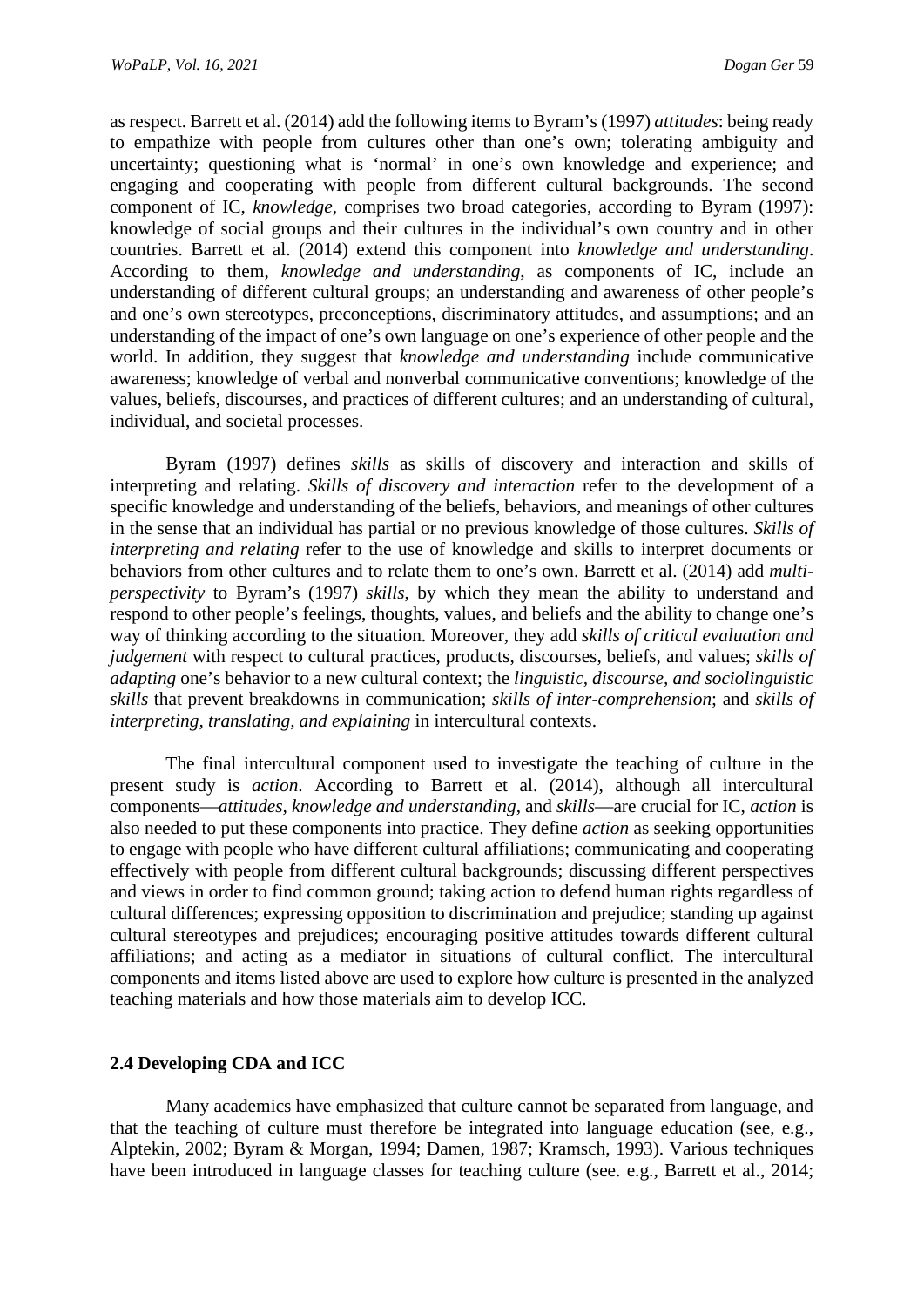Borghetti, 2013; Byram et al., 2002; Reid, 2015). Some of these techniques, which are linked to the teaching of *deep culture*, are presented in this section.

#### 2.4.1 Comparison

*Comparison* is one of the techniques suggested for culture teaching and the development of ICC. Reid (2015) explains this technique as being the one most frequently used to focus on differences between native and target cultures. According to her, not only should comparisons be made between different cultures, but features of a single culture should also be compared, since culture is not static and is constantly changing (Reid, 2015; Gómez Rodríguez, 2015). Furthermore, Barrett et al. (2014) recommend comparing both differences and similarities between cultures, since *comparison* makes it possible to understand similarities and differences between one's own culture and other cultures in a non-judgmental manner. Students are thus motivated to understand how something that is 'normal' for them can be 'strange' to someone else, and vice versa. Skopinskaja (2003) argues that students understand foreign cultures through their own cultural backgrounds. In other words, different cultures can be understood by *comparison*, which involves students reflecting on their own culture. *Comparison* therefore helps students understand both their own culture and other cultures. Similarly, Byram (1997) points out that students develop great insights into their own language and culture and learn to see the world from a different perspective through *comparison* and *contrast*. Byram et al. (2002) highlight *comparison* when explaining Byram's (1997) *skills of interpreting and relating*. *Comparison* skills are crucial as they help intercultural speakers to become aware of misunderstandings (between cultures) and resolve them (Byram et al., 2002).

Reid (2015) suggests a *comparison* activity that is popular among primary and lower secondary school students. The topic she proposes is school, including school subjects, routines, meals, homework, uniform, and ways of behavior. Pupils in the Slovak study she presented were shown a video of a typical school day in Britain and were asked to compare it with a typical school day in Slovakia. She demonstrates how this activity allows students to compare greetings, requests, forms of address, the use of please and thank you, and formal register, for example, in two cultures, thereby developing their sociocultural knowledge through the use of sociolinguistic and pragmatic phrases, including verbal and nonverbal communication skills.

One of the *comparison* activities recommended by Barrett et al. (2014) for developing ICC involves asking three students from different cultural backgrounds to write in their diaries about the same events at school or summer camp. Since the students have different knowledge, skills, values, norms, and languages, they will write differently about the same event. The other students then read, discuss, analyze, and compare the diary entries. Barrett et al. (2014) claim that students will recognize the different perspectives conveyed through reflection on the same event and will therefore develop multi-perspectivity.

Byram et al. (2002) propose discussions on the theme of sport—centering on gender, age, region, religion, racism, food, home, school, tourism, and leisure—to develop intercultural and critical perspectives. The point of the activity, they suggest, is to get students to compare the topic in familiar and unfamiliar contexts. One question that might be discussed from a different perspective, for example, is "Is this sport played by men or women?" (sport/gender). This activity can help students to look at sport from different perspectives by comparing different cultures, thus developing decentering attitudes as well as comparison skills (Byram et al., 2002).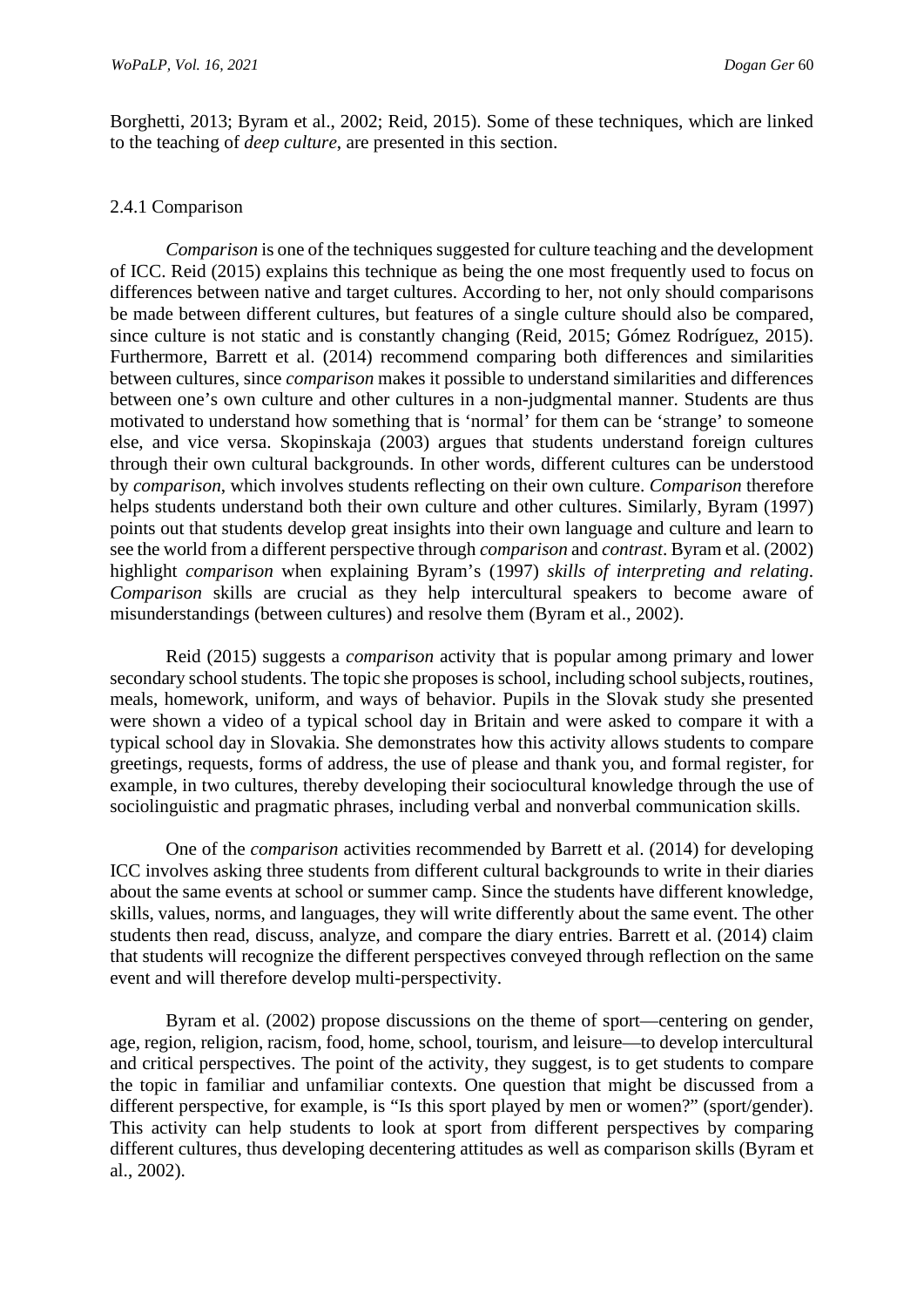#### 2.4.2 ICC textbook

Huber-Kriegler et al. (2003), with the support of the Council of Europe's European Center for Modern Languages in Graz, Austria, designed a textbook for training language teachers in intercultural communication. The seven units included in the textbook can be related to the four domains proposed by the Common European Framework of Reference for Languages: public, personal, educational, and occupational (Council of Europe, 2001, pp.48– 49). Each unit is divided into four sections: an *introduction*, giving general information about the unit topic; *reflecting on your own culture*, which encourages students to talk about their attitudes, behavior, values, and customs; *discovering other cultures,* which contains passages for reading, including ethnographic tasks and projects; and *language work*, which contains activities where students work on language skills through culture. The textbook states that the activities related to *discovering other cultures* help students to read social norms (e.g., waiting for trains and planes; late arrivals; starting times, etc.) in different cultures and talk about the respective norms in their own culture. According to the textbook, these activities are designed to develop students' attitudes, knowledge, understanding, and skills. However, *comparison* and *analysis* activities, as recommended by Barrett et al. (2014), should be added to the above activities in order to challenge the students' assumptions. Barrett et al. argue that by analyzing what lies beneath cultural practices, beliefs, and values, the students are led to question and critically evaluate their own and other cultures and develop multi-perspectivity. *Action*, which is one of the crucial intercultural components highlighted by Barrett et al. (2014), should also be included, as it refers to the effective use of all the other components (attitudes, knowledge and understanding, and skills) in interactions, leading to cooperation with those from other cultures.

#### 2.4.3 Cultural assimilation

Reid (2015) suggests another activity to help students deal with misunderstandings among cultures: *cultural assimilation.* She states that nonverbal greetings, such as cheek kissing, generate some of the most common misunderstandings among cultures. She suggests introducing one variety of cheek kissing to students and asking them to reflect on their own forms of nonverbal greetings, including cheek kissing (if it exists in the students' cultures). Gómez Rodríguez (2015) recommends discussing complex cultural variations to enable students to become more critical intercultural learners. He suggests that students should be encouraged to research elements of *deep culture*, and to have critical discussions about issues such as the social consequences of eating with the left hand in Nepal; the reasons why Muslim women cannot be photographed; and the religious, political, and economic implications of the ban on eating meat in Nepal. Similarly, Huber-Kriegler and her colleagues (2003) recommend an activity that involves introducing interpretations of certain words in different cultures as a way to avoid misunderstandings. For instance, she points out that 'tomorrow' means 'I do not know' in many Arabic-speaking countries. Students are asked if they can think of any similar words that may cause misunderstandings, or any time-related responses that can be subject to misinterpretation. This activity helps students to reflect on their own values, customs, behavior, and attitudes, while at the same time fostering independent learning and openness towards different cultures.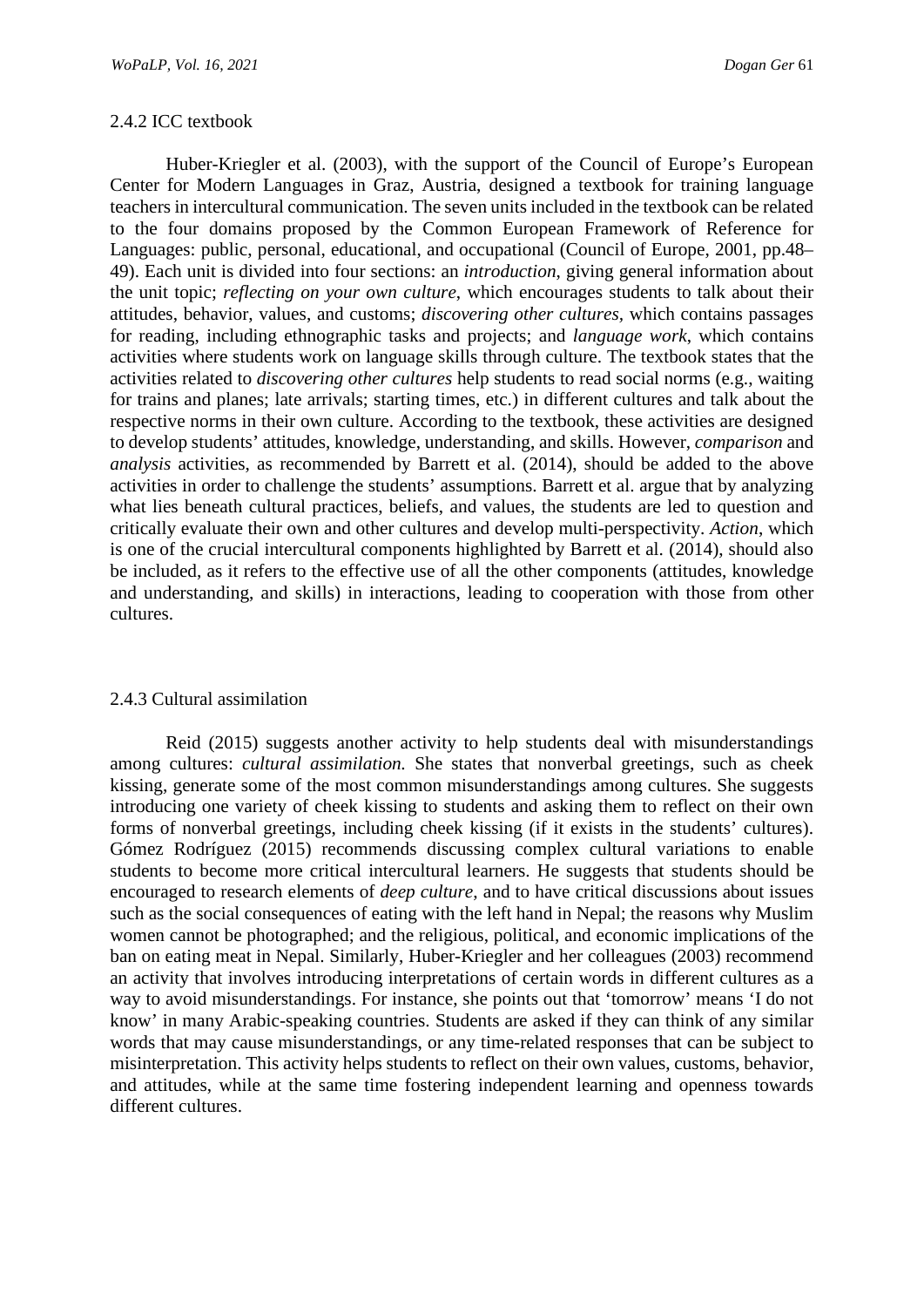### 2.4.4 Roleplay and drama

Other activities recommended for developing ICC are roleplay and drama (Barrett et al., 2014; Huber-Kriegler et al., 2003; Reid, 2015). According to Reid (2015), roleplay is a very effective technique, since by acting out real-life situations, students are helped to develop sociocultural knowledge, as well as sociolinguistic, pragmatic, and nonverbal communication skills. In addition, it is suitable for all age groups and proficiency levels. Barrett et al. (2014) state that roleplay and drama are effective ways to develop empathy, openness, curiosity, respect, and a readiness to suspend judgement. Such activities also help students to discover other cultures, to learn about their own culture, and to develop interpretation, observation, and adaptation skills. Barrett et al. (2014) explain how such activities can be implemented by giving students role cards that challenge them to assume new identities that are counter to their own norms and standards. Students thus have the experience of behaving differently from how they would behave according to their own culture and identity and are able to reflect on how this makes them feel. Such activities also help students to understand that differences in norms, values, and beliefs do not make people less valuable, thereby also developing multiperspectivity and empathy.

The activities highlighted above have been selected from among the recommended types of activity as they are suitable for use in upper primary classes to develop students' learning of *deep culture*, including ICC components (attitudes, knowledge and understanding skills, and actions). The present study investigates compare/contrast and discussion activities, focusing on the reasons behind certain cultural practices, in order to resolve misunderstandings, counter stereotypes, and build mutual understanding and acceptance of other cultures as a way to develop students' CDA and ICC.

#### **2.5 The cultural element in language teaching textbooks**

In this section, relevant studies that have been conducted to investigate cultural content in English language teaching materials are presented. However, it should be noted that the context of the teaching materials in these reviewed studies differs from that of the present study. The materials analyzed in the present study were designed for teaching English as a first language. Unlike the English language textbooks designed for learners of EFL, they include mainly literary works. The findings of the reviewed studies are not therefore expected to show exact similarities with the outcomes of the present study. However, the way in which culture is taught deeply and critically in the reviewed studies will be considered, as it is one of the focuses of the present paper.

Méndez-García (2005) analyzed the EFL textbook *Bachillerato*, which is used in Spain, to examine international and intercultural issues. The study revealed that most of the analyzed texts included numerous sociocultural elements related to English-speaking countries, mainly the UK and the USA. However, the materials rarely included comparisons and contrasts among international cultures, or relationships among English-speaking countries. On the other hand, Spain, as the local culture in the study, was compared exclusively to the UK, while no other English-speaking country was mentioned.

The teaching materials analysis conducted by Gómez Rodríguez (2015) focused on three English textbooks (at basic, intermediate, and advanced level) used in language programs at three universities in Colombia. The analysis of the basic-level textbook (Textbook 1) revealed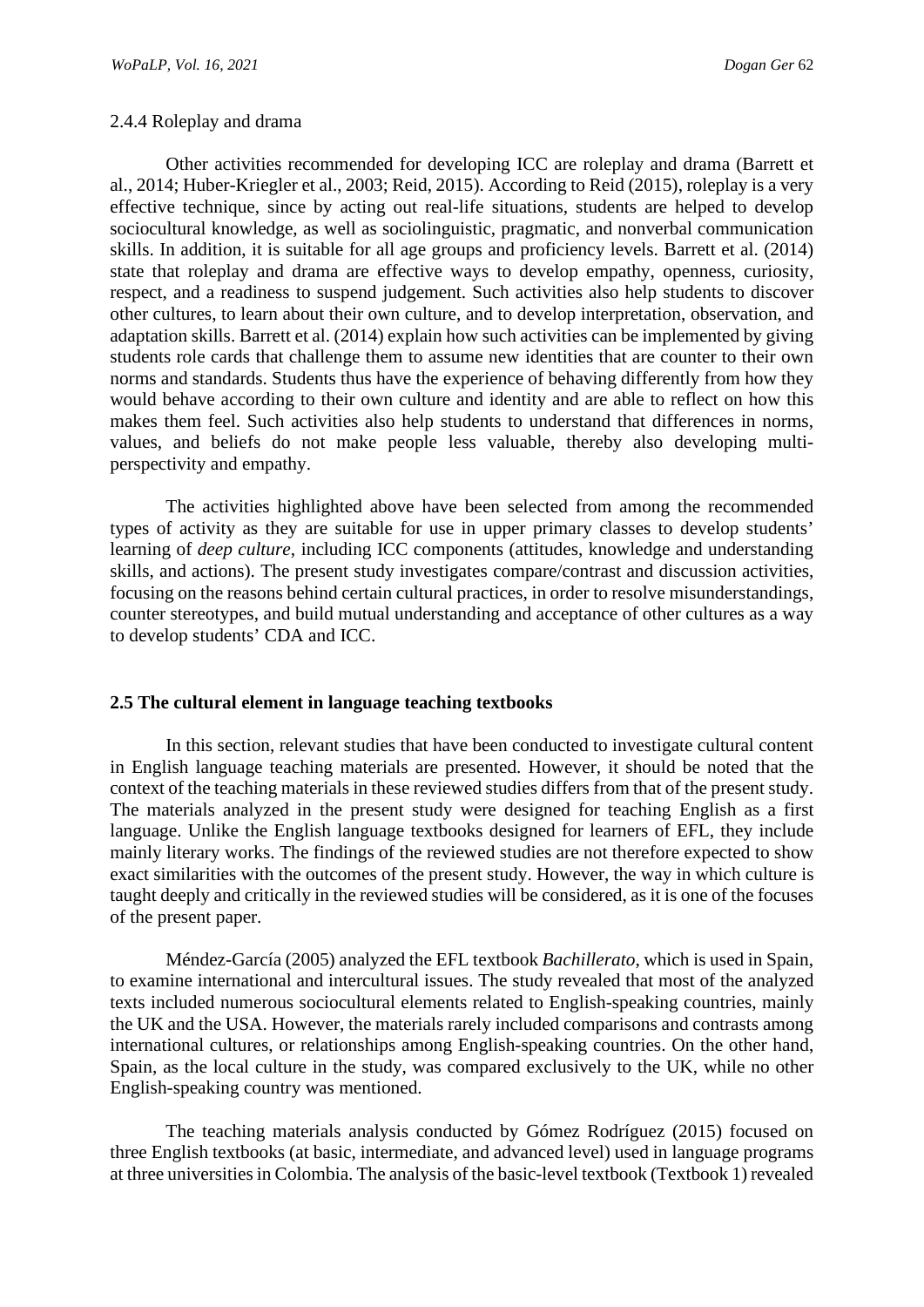that mainly surface/visible cultural elements, such as holidays, food, and tourist destinations, were presented, while the material contained none of the information related to *deep culture* that promotes ICC. The intermediate-level textbook (Textbook 2) included the same cultural elements as Textbook 1, with the addition of some aspects of *deep culture* such as greetings, table manners, taboos, and male and female behavior. However, these aspects were addressed in only two tasks out of 10 units. Rather than *deep culture*, a static view of the target culture was dominant. Textbook 3 (advanced level) also presented surface culture, while elements of *deep culture* were entirely absent from the book.

Yuen (2011) analyzed two series of junior secondary English language textbooks designed for ESL students aged between 12 and 14 years old in Hong Kong. He reported that English-speaking countries featured far more prominently than other cultures in the analyzed teaching materials. Moreover, the foreign culture appeared in the form of content related to entertainment, food, and travel, as these are of interest to students, thus the absence of deep cultural elements remained unresolved. Similarly, the presentation of target and international cultures was found to be imbalanced in the study, as primarily target cultures were identified.

Shin et al. (2011) investigated aspects of culture and levels of cultural presentation in 25 English language teaching materials written for ESL/EFL students and used in several Asian countries. Although the information in the analyzed textbooks was found to be related predominantly to inner-circle (i.e., English-speaking) countries, some of the texts did involve local and global aspects of culture. The second objective of Shin et al.'s study was to explore the level of cultural presentation. According to their findings, some of the lower-level textbooks for beginners tended to be more knowledge-oriented, while the intermediate and advanced textbooks incorporated more communication-oriented cultural presentation. However, the cultural information given in the texts was mainly related to tourism and surface culture, at the knowledge level. There were no discussion topics that allowed students to compare other cultures with their own in order to gain insights into more profound cultural aspects.

Sadeghi and Sepahi (2017) analyzed cultural content in three English language textbooks written for EFL learners and commonly used in Iran. They examined themes for the presence of *big C* and *little c culture*, and their findings indicated that *little c culture* was dominant in all three textbooks. Another key outcome of the study was the finding that the cultural themes included in the materials, such as beliefs and values, required students to be linguistically and cognitively mature.

Sobkowiak (2015) examined intercultural teaching in English language textbooks available for use in Poland by carrying out a content analysis of 20 EFL textbooks designed for high-school students aged between 15 and 18. The study showed that the textbooks could be used to learn about foreign cultures through written texts, although these cultures were implicitly and superficially presented. The activities included no ethnographic projects, compare/contrast activities, or critical incidents, and no tasks in which students were involved in mediation across cultures. The cultural content identified in the analyzed materials was linked to entertainment, food, literature, and tourist attractions.

In conclusion, the findings of the above studies showed that ESL/EFL textbooks predominantly presented the target culture. Elements of *big C* and *little c* culture were mainly connected to English-speaking countries and were presented in a static and congratulatory manner, which gives rise to cultural bias and stereotypes. *Deep culture*, which allows students to compare and contrast other cultures with their own and to discuss the reasons that lie beneath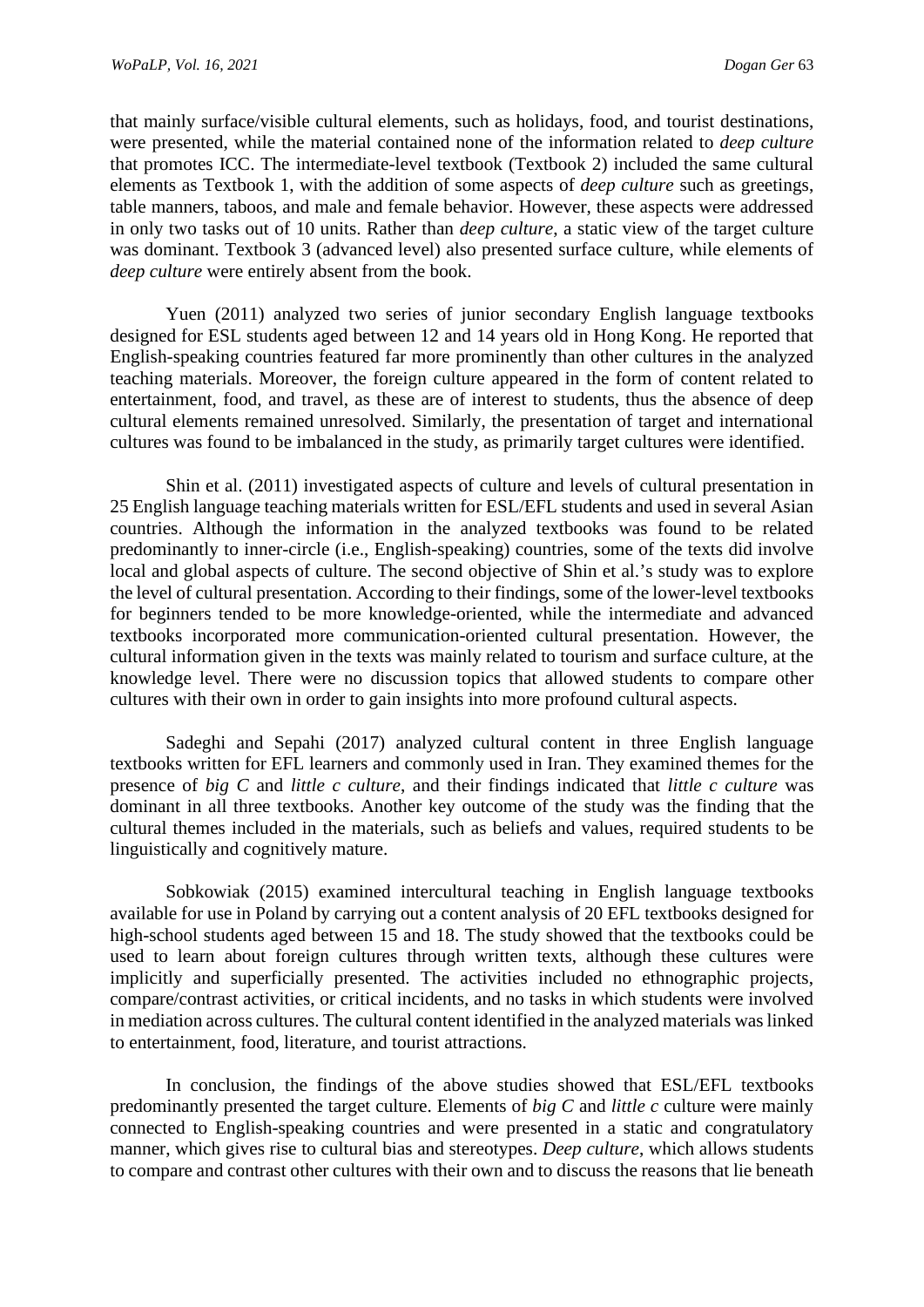cultural norms, rarely appeared in the analyzed teaching materials. Although some of the activities in the textbooks included aspects of *deep culture*, they did not always involve international cultures that differ from those of English-speaking countries. Some of the textbooks analyzed in the above studies did incorporate ICC, although components of ICC were mainly found at the knowledge-oriented level of cultural presentation. The intermediate and advanced-level textbooks covered more ICC components than the textbooks designed for beginners. According to the above findings, the presentation of local cultures and activities that allowed students to reflect on their own cultures were also limited. It is worth noting that the dominance of target cultures (mainly the UK and the USA), the lack of compare-contrast activities and the knowledge-orientated level of cultural presentation found in the relevant studies are similar to the findings of the present study. At the same time, the present study also shows differences from the abovementioned studies in terms of including literary works which provide *deep culture* elements; however, they mainly link to the target culture and found more in the teaching materials of the higher year groups.

# **3 Methods of data collection and analysis**

### **3.1 Overview**

Teaching materials are an integral part of foreign language teaching, as they provide a basis for syllabus design, lesson planning, teaching ideas or guidance, and activities that help both teachers and students. Following decades of academic discussion over its role, cultural content is now a regular element in teaching materials. Therefore, as Chapelle (2016) states, foreign language teaching materials deserve careful analysis if we are to gain a greater insight into what is presented and how.

The primary aim of the present paper is to describe the piloting of a research instrument to develop criteria for analyzing teaching materials (presented in Appendix A). The piloted research instrument will be used in the author's large-scale study on developing students' CDA and ICC in an English-medium international school in Budapest.

- The secondary aim is to answer the following two research questions:
- (1) How is culture presented in the teaching materials used in an English-medium international school in Budapest?
- (2) How do the teaching materials guide teachers to teach culture-related topics?

To analyze how culture is presented in the materials and how teachers are guided to teach culture, an analytical tool was created. Teaching materials used in upper primary classes were chosen for the analysis, due to both the author's teaching experience in upper primary classes and expectations regarding the potential cultural content in the respective materials. The data were examined using thematic content analysis.

#### **3.2 Research design and methods**

The present study analyzed the teaching materials used in an international school in Budapest in which English is used as the medium of instruction (EMI). The rationale for choosing an EMI school for the study was its culturally diverse environment, as it attracts students from more than 50 nationalities. There were two reasons for selecting the teaching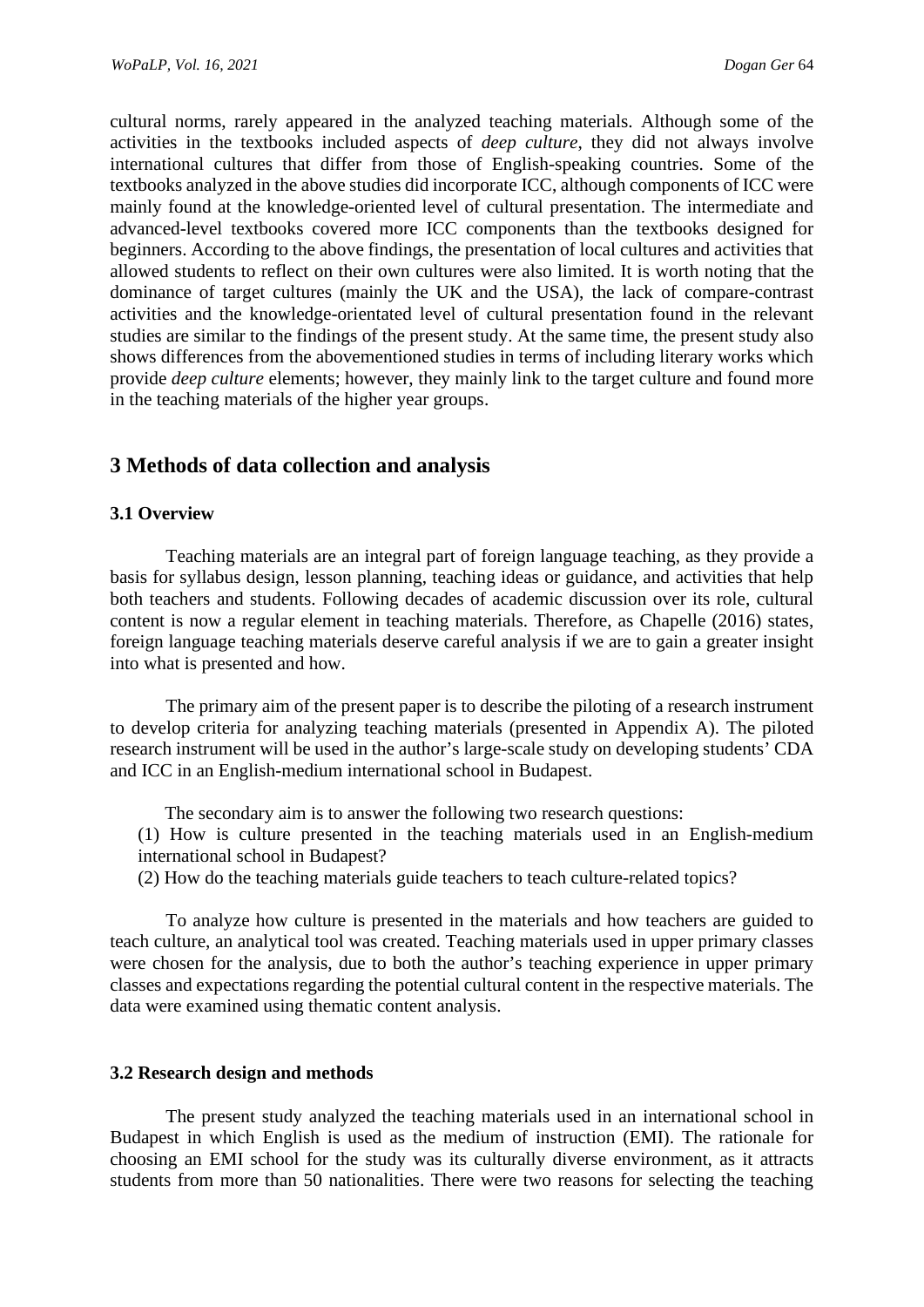materials used in literature lessons in the upper primary classes. Firstly, it was expected that the various approaches to culture teaching in literature lessons could be explored and subsequently transferred to the EFL context. The studies involving the analysis of EFL teaching materials had shown that the presentation of culture is limited to elements of *big C culture*, mainly entertainment, tourist attractions, and travel, while elements of *deep culture* are absent (e.g., Gómez Rodríguez, 2015; González Rodríguez & Puyal, 2012; Sobkowiak, 2015; Yuen, 2011). Secondly, the aim was to identify aspects of *deep culture* that are typically to be found in materials for higher proficiency levels, for which students need to be linguistically and cognitively mature (Sadeghi & Sepahi, 2017). The findings of the studies presented in the literature review also revealed that elements of *deep culture* are mostly found in English language textbooks/materials for higher proficiency levels. The author's teaching experience in upper primary classes was also a consideration when selecting the materials as it ensured greater familiarity with the content of the teaching materials used in these classes.

#### 3.2.1 Object of the analysis

The present study analyzed teaching materials designed according to the learning objectives of the British national curriculum<sup>[1](#page-11-0)</sup> and used in literature lessons in upper primary classes, Key Stage 3 (KS3), in an international school in Budapest. The British curriculum is organized into blocks of years referred to as key stages  $(KS)$ :  $KS3<sup>2</sup>$  $KS3<sup>2</sup>$  $KS3<sup>2</sup>$  involves year groups 7, 8, and 9 (i.e., children aged 11 to 14).

The syllabus, designed to be compatible with the national curriculum, includes eight lesson units for Year 7, while Years 8 and 9 have seven units. The lesson units for all year groups in KS3 are divided into fiction and nonfiction units. Two fiction and two nonfiction lesson units were randomly chosen for Year 7 and Year 9. Three fiction and one nonfiction units were selected for Year 8 (non-randomly, since there was only one nonfiction unit for Year 8 in the syllabus). The selected fiction and nonfiction lesson units comprised 650 pages in total. The fiction and nonfiction lesson units covered reading, writing, grammar, and vocabulary, as well as spoken English activities, depending on the focus of the class. Each fiction and nonfiction lesson unit had a resource/lesson pack, including a PowerPoint presentation, various worksheets, and teaching ideas sheets. The PowerPoint presentation explained the lessons in detail, while the worksheets covered related classwork and homework. The teaching ideas sheets suggested research projects, recommended links to related websites and YouTube videos, and provided guidance for teachers on conducting the lessons.

The fiction units comprise primarily works of British and American literature, including novels, novellas, short stories, prose, poetry, and plays. The nonfiction units, on the other hand, mainly comprise reading passages, essays, formal/informal letters, newspaper articles, and brochures. PowerPoint presentations, which are compulsory, feature more prominently than other materials, while the use of worksheets and teaching ideas depends on the teachers' preferences. The teaching materials chosen for the analysis were downloaded from a teaching resources website [\(https://www.twinkl.hu\)](https://www.twinkl.hu/). The students in the observed school do not use printed or online textbooks but are provided with teaching materials from this website by their teachers.

<span id="page-11-0"></span><sup>1</sup> https://www.gov.uk/government/publications/national-curriculum-in-england-framework-for-key-stages-1-to-

<sup>4/</sup>the-national-curriculum-in-england-framework-for-key-stages-1-to-4

<span id="page-11-1"></span><sup>2</sup> https://www.gov.uk/national-curriculum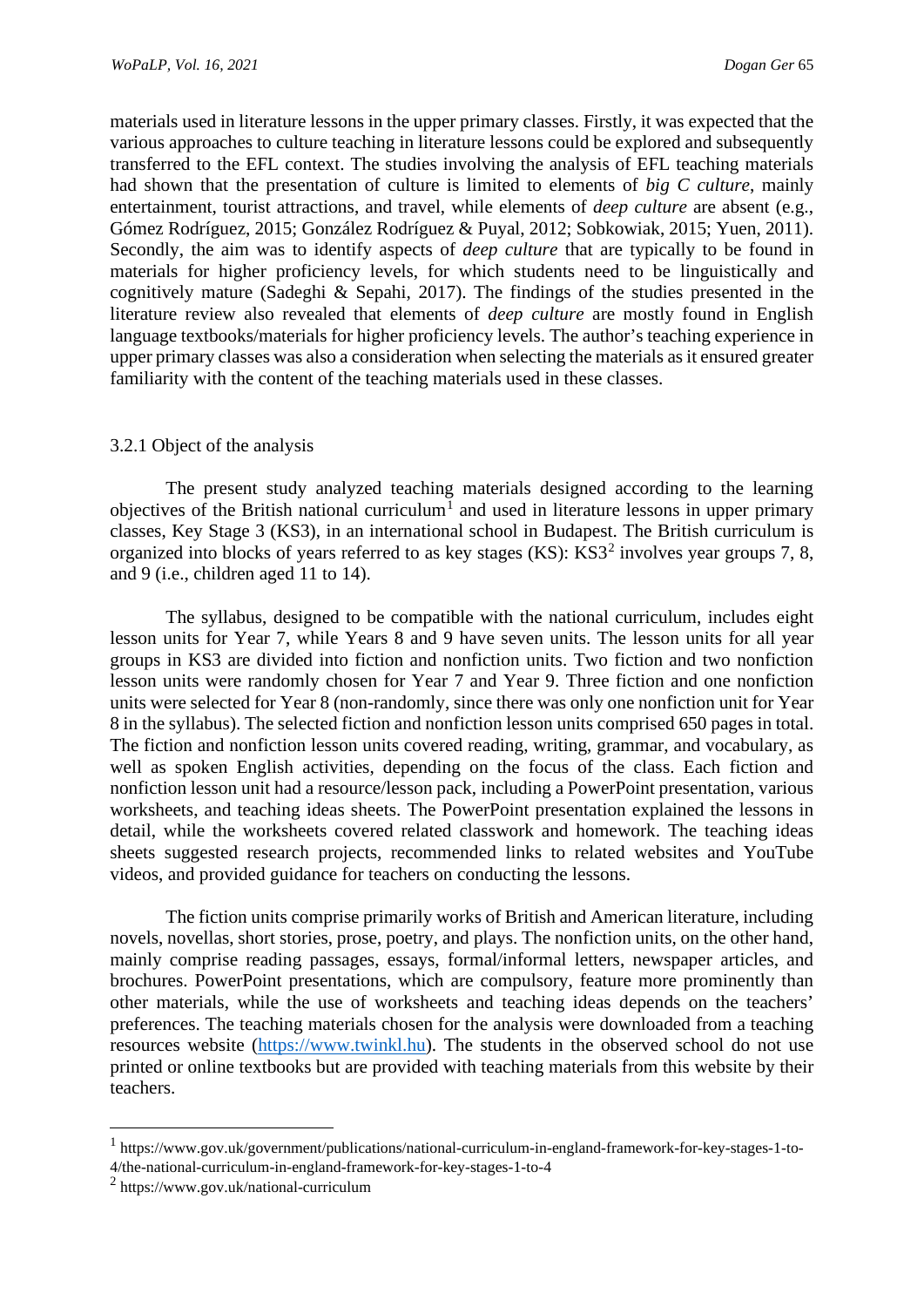#### 3.2.2 Research instrument and procedures

The research instrument was created to analyze the presentation of culture in the materials, as well as the guidance for teaching culture-oriented activities provided in the teachers' resource materials. As outlined below, the instrument (Appendix A)—that is, the criteria for the teaching materials analysis—consists of four parts.

Part 1 is designed to analyze the types of culture presented in the materials. For this, culture was divided into 'target cultures' and 'international cultures' (Cortazzi & Jin, 1999). Target cultures in the analytical criteria refer to English-speaking countries, while international cultures include non-English-speaking countries.

Part 2 analyzes aspects of *big C* and *little c culture*, including critical intercultural competence and *deep culture*. The last section of Part 2 investigates how *deep culture* and criticality are presented. Gómez Rodríguez (2015) claims that *deep culture* is associated with the invisible or hidden items listed among the elements of *little c culture*. He also states that critical intercultural competence can be achieved by teaching deep cultural elements, such as issues related to "difference, power, ideology, identity, resistance" and "power, hegemony, exclusion, discrimination, and oppression as well as resistance, independence, inclusion, individuality, and justice" (pp.177–178). In addition to the elements listed by Gómez Rodríguez (2015), the aim was to identify racism, xenophobia, discrimination (racial, cultural, sexual), refugees' problems, social inclusion, social problems, and poverty when examining *deep culture* and a critical approach to cultures in the analyzed teaching materials (Angelides et al., 2004; Hadjisoteriou & Angelides, 2016; Huber-Kriegler et al., 2003; Byram et al., 2002).

Part 3 investigates intercultural components, listed by Barrett et al. (2014) as *attitudes*, *knowledge and understanding*, *skills*, and *actions,* which are essential for the development of IC. Barrett et al. (2014) state that IC not only involves being open to and curious about cultures different from one's own, but also enables people to interact and communicate with others effectively. In addition, they state that being interculturally competent allows people to act as mediators and to interpret and explain the perspectives of different cultures. According to them, interpreting other cultural perspectives involves relating them to one's own culture, thus interculturally competent people can be critically aware of their own and others' beliefs, values, and cultural practices, for example. It is worth noting here that the term 'critical' can also be understood as meaning 'analytical.' Another aspect of IC is language, which has a vital role in effective communication. Barrett et al. (2014) highlight that linguistic, sociolinguistic, and discourse skills are essential for managing communication breakdowns. The last component, *action*, refers to the appropriate application of *attitudes, knowledge and understanding*, and *skills* in interactions with others. Thus, all the components of IC included in the analytical criteria are adopted from Barrett et al. (2014).

In Part 4, open-ended questions are used to analyze whether the teaching materials include guidance and instructions for teachers on how to implement culture-related activities during their lessons.

Cultural involvement is divided into three aspects in each section of the research instrument: 'mentioned,' 'explained,' and 'task.' 'Mentioned' refers to anything related to both the target and international cultures that is mentioned without any explicit information being provided. 'Explained' refers to instances where precise information or explanations about the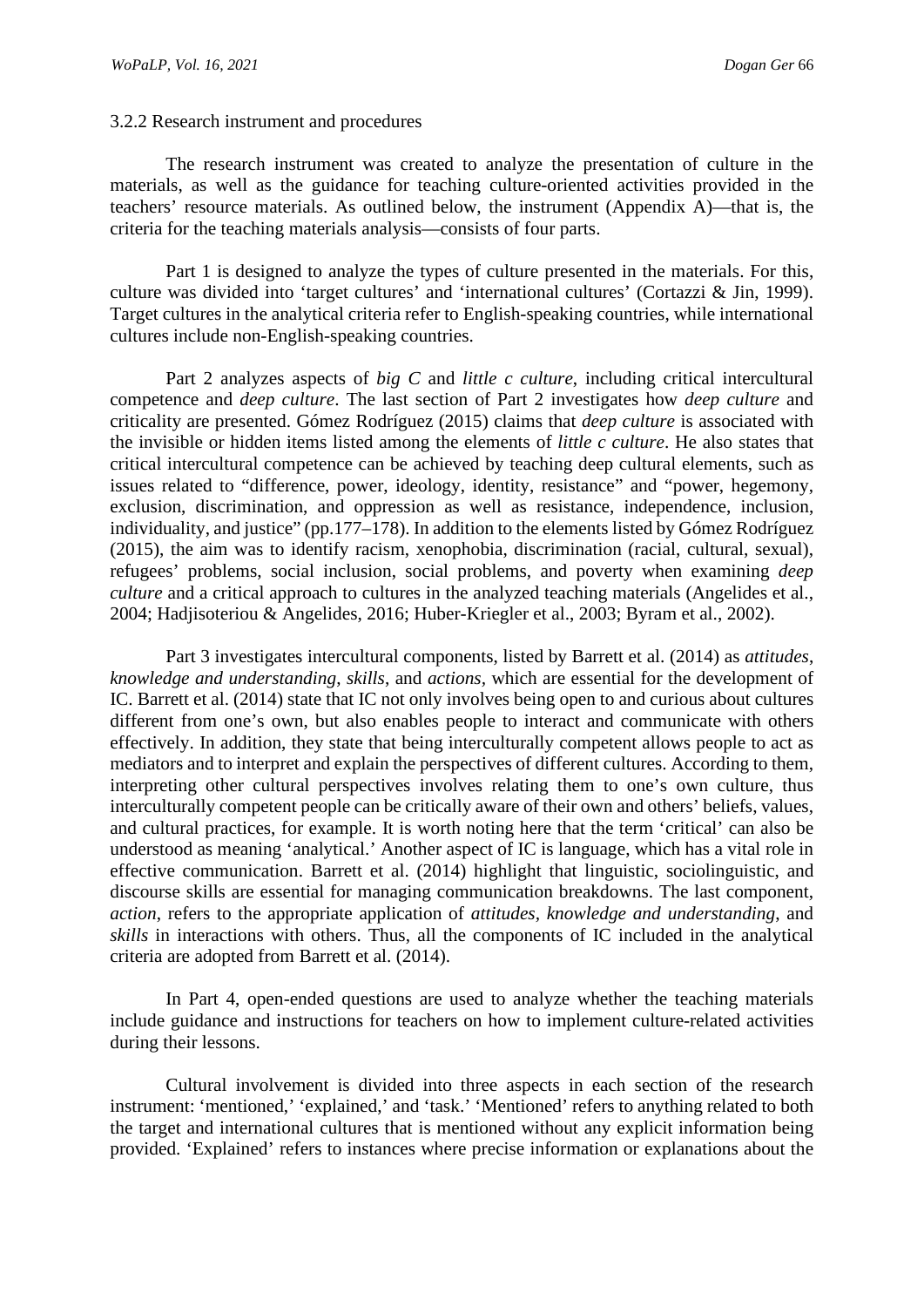given culture are offered. 'Task' includes culture-related activities, such as compare/contrast, research, discussion, or project.

The analytical criteria were created based on an extensive literature review of culture teaching and ICC development. Once the early draft of the criteria was completed, the researcher's supervisor and a fellow researcher were invited to give their professional comments on the research instrument in order to establish credibility (Dörnyei, 2007). The feedback given by the two senior researchers focused mainly on clarity. They recommended shortening the questions, dividing complex sentences into two or more shorter sentences, ordering the sections into main and sub-categories, merging similar or overlapping parts, and adding ICC components. The instrument was revised on the basis of the comments and was then used for the analysis. In addition to peer review, to ensure the validity of the study as recommended by Dörnyei (2007) a thick description was provided for each question and item in the analytical criteria by giving a clear explanation and examples from the analyzed materials.

The last step in the procedure was to pilot the research instrument. For this, a peer researcher, whose work also concerns ICC and who is therefore familiar with the concepts used, was given a unit made up of 12 lessons and including 60 teaching materials to analyze. The findings of the peer researcher's analysis showed no significant difference compared with the author's findings, which added evidence to the reliability of the instrument.

#### **3.3 Methods of data analysis**

The present pilot study followed an exploratory research approach using qualitative research methods to explore and describe cultural elements in the analyzed teaching materials. Castleberry and Nolen (2018) state that the main aim of using a qualitative research approach is to gain a deeper and better understanding of the phenomenon under investigation. A qualitative research approach was therefore followed in the present study to obtain insights into how culture is taught and how teachers are guided to undertake culture teaching by analyzing the teaching materials used in KS3 in an international school in Budapest. As is common to all qualitative designs, thematic analysis (Castleberry  $\&$  Nolen, 2018) was used, which is a method for "identifying, analyzing, and reporting patterns (themes) within data" (Braun & Clarke, 2006, p.79). The purpose of thematic analysis is thus to identify themes in the data that are essential for answering the research questions, and to interpret and make sense of them (Maguire & Delahunt, 2017).

Braun and Clarke (2006) list two approaches to identifying themes or patterns within thematic analysis: the inductive or bottom-up approach; and the deductive or top-down approach. The inductive approach involves coding the data without fitting them to the coding frame created earlier; while deductive analysis focuses on particular features during data coding. For instance, if a researcher is interested in talk about heterosexuality and had collected data, in an inductive approach, they need to read and re-read the data for any themes related to heterosexuality and code separately. In contrast, in a deductive approach, the researcher may be interested in the role of permissiveness throughout the data and focus on that particular feature in coding data. In the present study, both inductive and deductive analysis were applied. The teaching materials were read meticulously to match the themes appearing in the analytical data and to find additional themes in the data that differed from the existing themes in the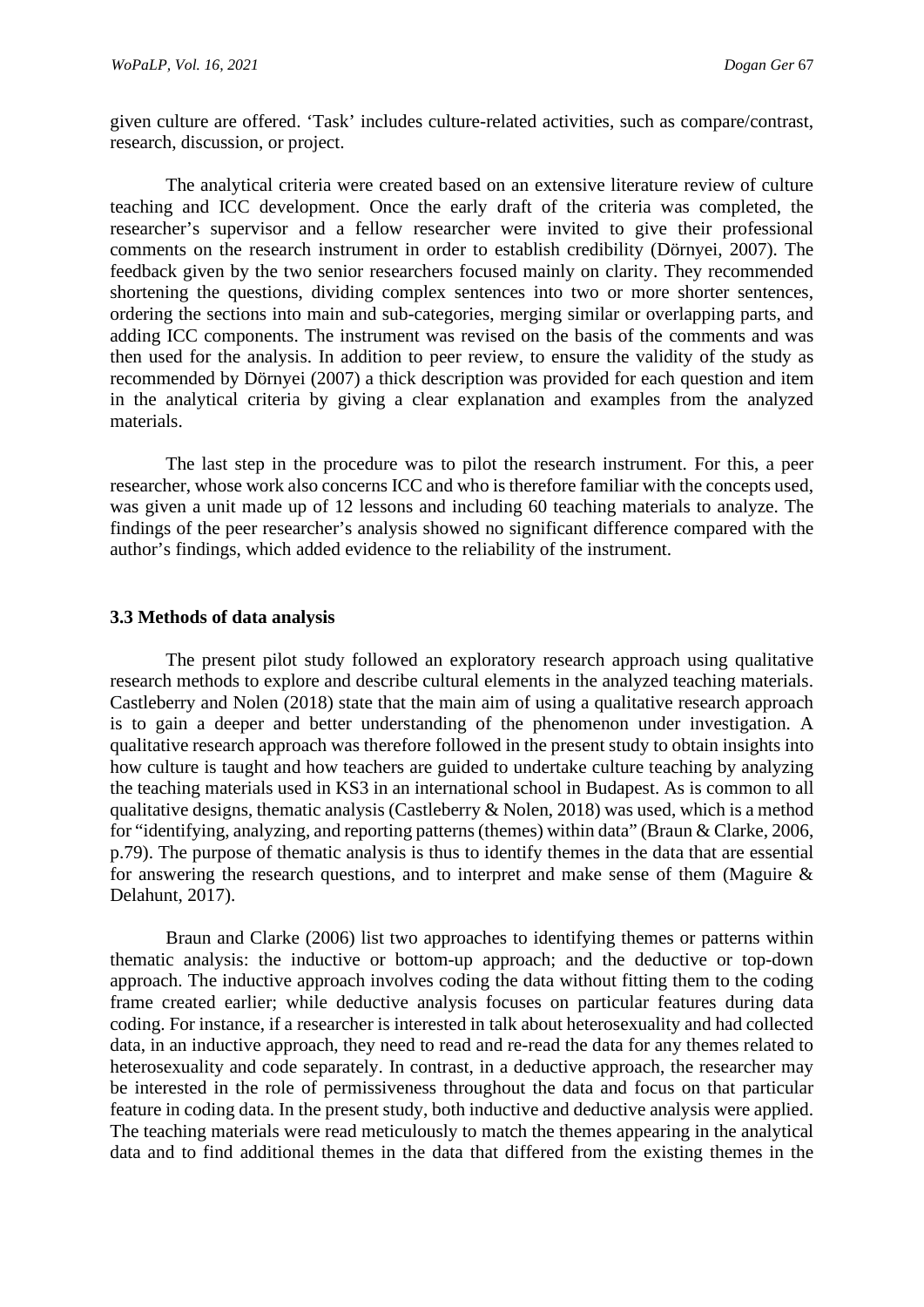criteria. Anything found in relation to the themes was subsequently noted with a thick description.

In the present study, the level of themes listed as the semantic and latent levels by Braun and Clarke (2006) were used. The semantic level refers to the surface or explicit meanings of the data. In contrast, thematic analysis at the latent level identifies the underlying implications that extend the semantic content of the data. Although Braun and Clarke (2006) maintain that thematic analysis focuses on one level, both semantic and latent themes were used in the present study. The latter themes were used in particular to examine *deep culture* and the critical approach to (either target or international) cultures in the materials. After exploring the themes in the data, each theme was described and interpreted following the parts in the analytical criteria.

### **4 Findings and discussion**

In this section, the findings of the present study are described and interpreted following the themes in the research instrument to answer the research questions. As it was pointed out earlier, two fiction and nonfiction units, comprising a total of 200 teaching materials used in Year 7 and 250 materials in Year 9, including PowerPoint presentations, worksheets, and teaching ideas sheets, were selected for the analysis. Since Year 8 has only one nonfiction unit in the school syllabus, three fiction and one nonfiction unit comprising 200 materials were selected. The identified and analyzed themes in the selected fiction and nonfiction teaching materials for Years 7, 8, and 9 are described and explained below. The different sections refer to types of culture (i.e., target and international cultures); aspects of culture, including *big C*, *little c,* and *deep culture*; and ICC components.

### **4.1 Types of culture**

Types of culture, divided into target (English-speaking) and international (non-Englishspeaking) cultures, were identified in order to explore the kind of cultures presented in the analyzed teaching materials.

The content of both the fiction and nonfiction units in the analyzed materials focuses primarily on the teaching of reading, writing, listening, and speaking skills, as well as grammar and vocabulary. Literature plays a pivotal role in developing students culturally, socially, emotionally, intellectually, and spiritually, enabling them to communicate their ideas and feelings fluently to others. Extracts taken from the target culture, mainly British literature, help pupils to acquire knowledge or build on what they already know about the social and historical contexts of the given literary works. Therefore, particularly through reading, students develop their CDA and ICC. However, since international cultures rarely appear in the materials, the development of CDA and ICC is limited to the target cultures only. The findings of the analysis discussed in this section can be transferred to the EFL context, in terms of using literary works from both the target and international cultures along with the teaching of relevant background knowledge. This will enable students to improve their language proficiency while at the same time developing their CDA and ICC skills.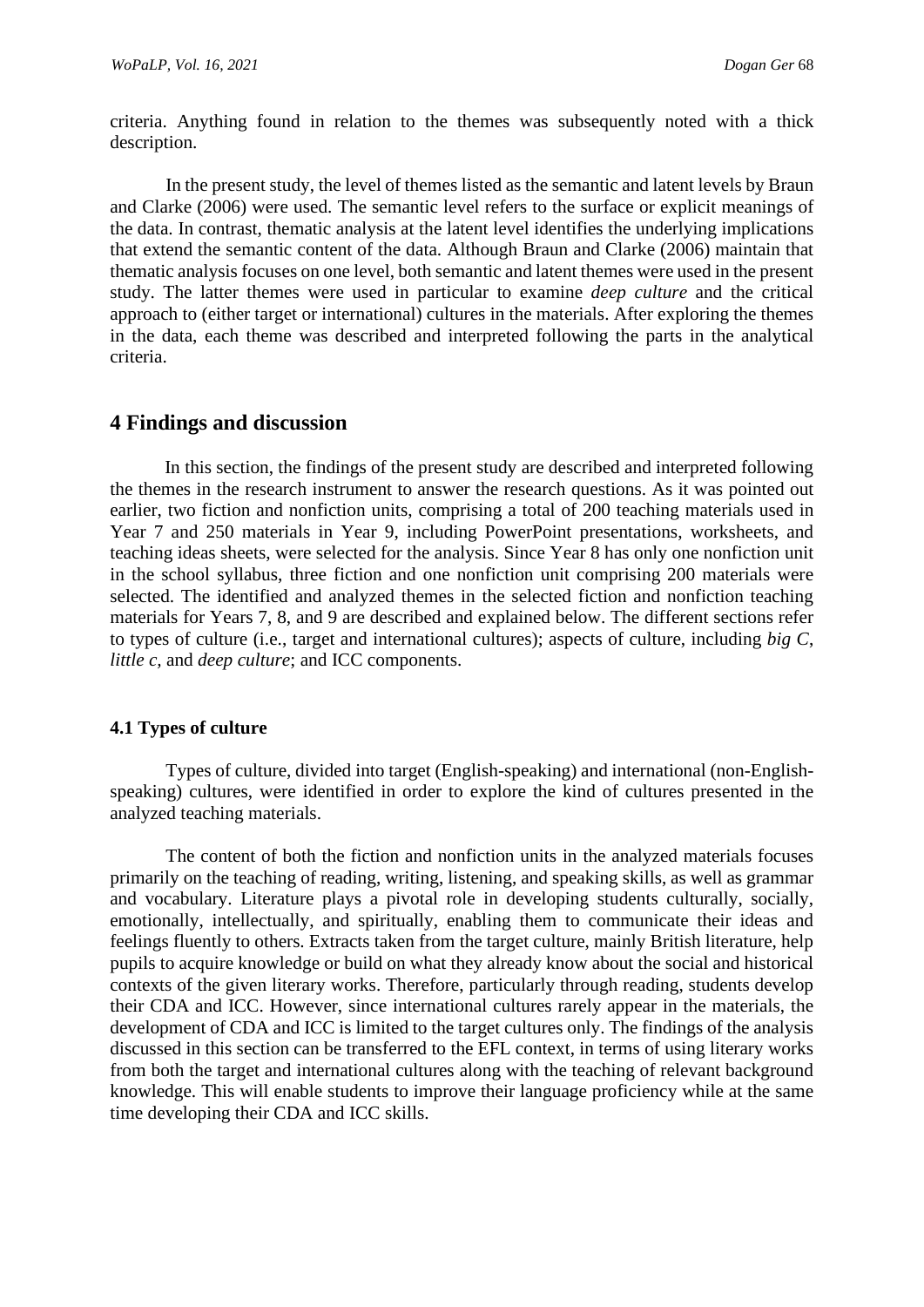#### **4.2 Aspects of culture: Big C culture, little c culture, and deep culture**

Themes related to aspects of culture—divided into the three parts *big C culture*, *little c culture*, and *deep culture* in the research instrument—were identified and analyzed in the Year 7, 8 and 9 teaching materials. The elements of *little c* and *deep culture* are found primarily in the fiction materials, while the nonfiction materials mainly include *big C culture*. While the analyzed materials in general cover the surface forms of international cultures, the target culture is taught critically and deeply. The lack of teaching related to elements of *deep culture* from international cultures thus limits the development of students' ICC to the target culture. Another important finding of the analysis was that aspects of culture, including *deep culture*, are taught at the level of knowledge-based cultural presentation, as stated by Shin et al. (2011). According to Byram (1997), cultures should not be taught simply by providing relevant facts; instead, learners should be given "the means of accessing and analyzing any cultural practices and meanings they encounter" (p.9). Although the analyzed materials allow students to discover different cultures, students are not always asked to critically analyze the cultural practices or to discuss the reasons for the differences between cultures.

The analysis of the selected teaching materials also showed that aspects of culture are related to the target cultures, mainly the UK and the USA. This is not surprising, since the materials are primarily intended for teaching British literature. However, the national curriculum used by overseas international schools is expected to include more topics involving international cultures, or blended with the local curricula, since most of the students studying at these schools are not native speakers of English and are culturally diverse. Therefore, the curricula and teaching materials used in international schools merit meticulous analysis to find out how international cultures, alongside the target cultures, are taught in such multicultural environments. Although all aspects of culture are included in the materials for all year groups, elements of *little c* and *deep culture*—which enable students to approach cultures critically, discuss the reasons for cultural norms, and compare and relate them to their own culture—were more apparent in the teaching materials for Years 8 and 9 compared to those for Year 7. Thus, the complexity of the topics and the level of critical thinking skills can be said to increase with age. It can be argued that students' proficiency in English and their age-dependent cognitive flexibility are taken into consideration when designing materials that include *deep culture* elements. Therefore, the findings of the present study may help in designing EFL materials primarily containing the visible elements of *big C culture* for lower primary classes. By contrast, the materials used in upper classes can include elements of *little c* and *deep culture*, since students' English proficiency and cognitive abilities will allow them to understand and discuss cultures in depth. Furthermore, literary works, which inevitably include aspects of *deep culture*, can be transferred to the context of EFL.

#### **4.3 The components of ICC**

The intercultural communicative components *attitudes*, *knowledge and understanding*, *skills*, and *actions* (Barrett et al., 2014, pp.19–21) were identified in order to determine how elements of culture are taught in the selected materials. The components of ICC found in the analyzed materials for KS3 develop students' CDA and ICC. In particular, passages taken from British and American literature play a crucial role in developing students' empathy, curiosity, openness, readiness to suspend disbelief and judgement, and respect, which belong under the ICC component *attitudes*. The materials include the historical and social contexts that provide information about the background to the given as novel, short story, or play, helping students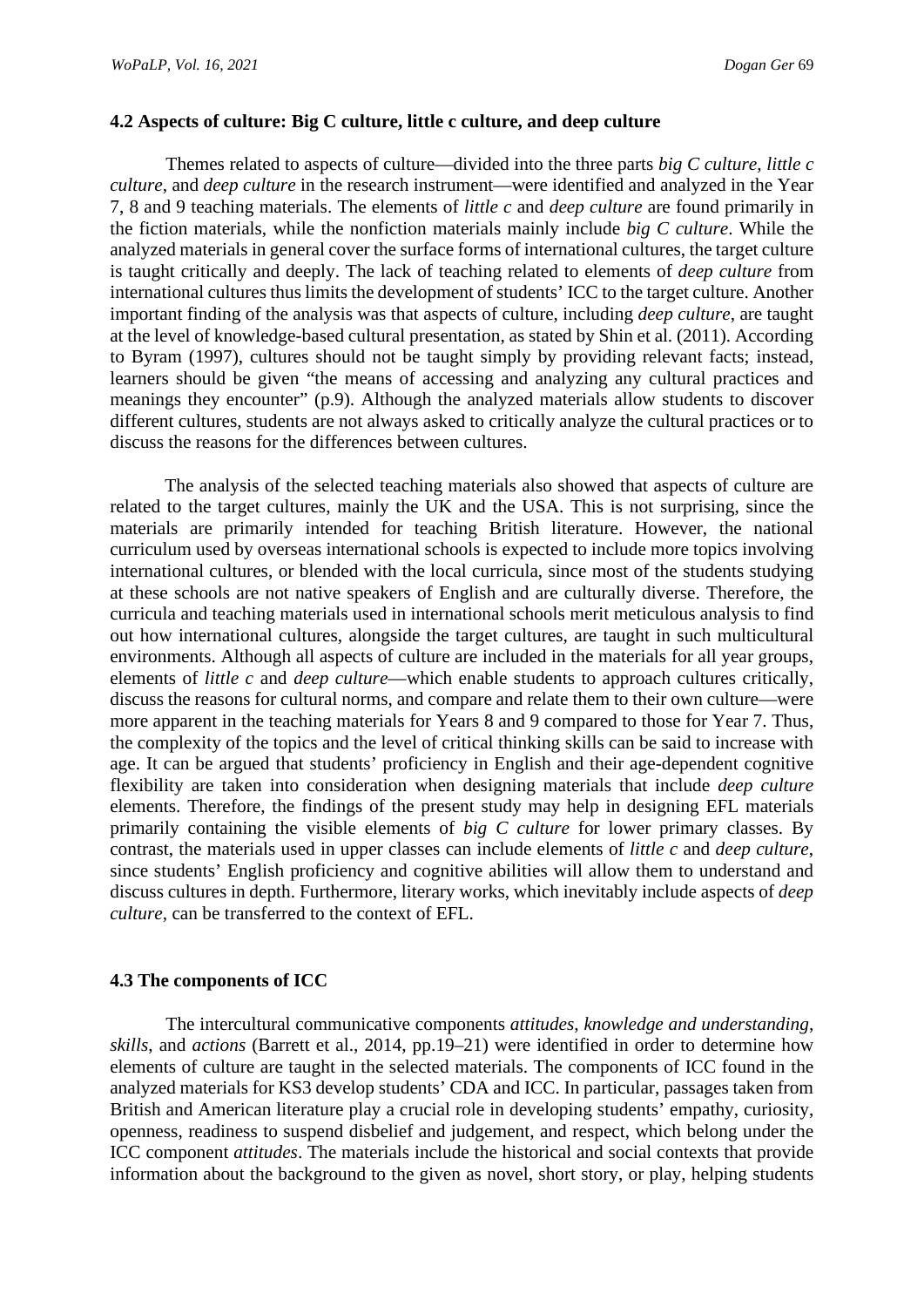to build on or improve their existing *knowledge and understanding* of the respective culture. However, the materials are often limited to knowledge-level presentation rather than opening up a discussion of the reasons behind the shared cultural norms. Although the content of some of the literary works challenges students' stereotypes, preconceptions, discrimination, and assumptions, students are not asked to compare the same or similar examples of social inclusion or problems with other cultures. Students are often asked to research the topic in other cultures or countries, which obviously fosters their discovery and interaction skills. Since comparison rarely appears among the activities, it would be hard to say that the *skills of discovery and relating* are well developed. *Action*, which plays the vital role of putting all the other components into practice, is a relatively minor component in the analyzed materials. *Action* is mainly found in the form of *discussing differences in views and perspectives* through the characters in the literary texts. Although stereotypes and discrimination are significant topics, especially in the unit 'Black American Experience,' the following elements of *action* are missing: *taking action to defend and protect the dignity of human rights regardless of people's cultural affiliations*; *constructing common views and perspectives with people who have different cultural affiliations*; and *mediating in situations of cultural conflict*.

At this point, it is worth pointing out the similarities and differences between the findings of the studies presented in the literature review and the findings of the present study. The main similarities are the dominance of the target cultures, the absence of deep cultural elements of international cultures, and the knowledge-oriented level of cultural presentation. 'Target cultures' refer to the UK and the USA in the analyzed EMI materials in the present study, while it refers to English-speaking countries in the context of EFL materials. In addition, students are rarely given the opportunity to critically discuss cultural aspects (e.g., beliefs, values, norms, and taboos) and to compare and contrast them with their own culture. Another similarity between the studies in the literature review and the present study is that elements of *deep culture* are more or less found in the textbooks/teaching materials for the more advanced level of English proficiency. However, in contrast to the findings of the studies presented earlier in the literature review, elements of *deep culture*—mostly related to the target culture—were found in the present study. The present study differs from the studies in the literature review in terms of the context in which English is the medium of instruction. Elements of *little c* and *deep culture* identified in the extracts taken from British and American literature help students to understand the UK and USA cultures deeply and critically. Although these elements are limited to the target cultures in the materials analyzed in the present study, the use of literary works can be transferred to the EFL/ESL contexts to develop students' CDA and ICC.

#### **4.4 Analysis of the guidance for teachers**

The teaching materials for Years 7, 8, and 9 used in an international school in Budapest were analyzed to determine whether the materials guided teachers to teach culture. The analysis revealed that each lesson is accompanied by guidance referred to as 'teaching ideas,' including learning objective, success criteria, context, warm-up, main activities, and plenary. The learning objective is what students are expected to have learned by the end of the lesson. The success criteria are linked to learning intentions, which tell both teachers and students what they will have achieved by the end of the lesson. The context summarizes what form the lesson will take. The warm-up and main activities include relevant tasks and activities. The plenary needs to be implemented at the end of the class to check what students have learned and done. It is worth noting that the teaching ideas materials assist teachers in deciding which activities to carry out and what sequence to follow. (A copy of teaching ideas is added to Appendix B.)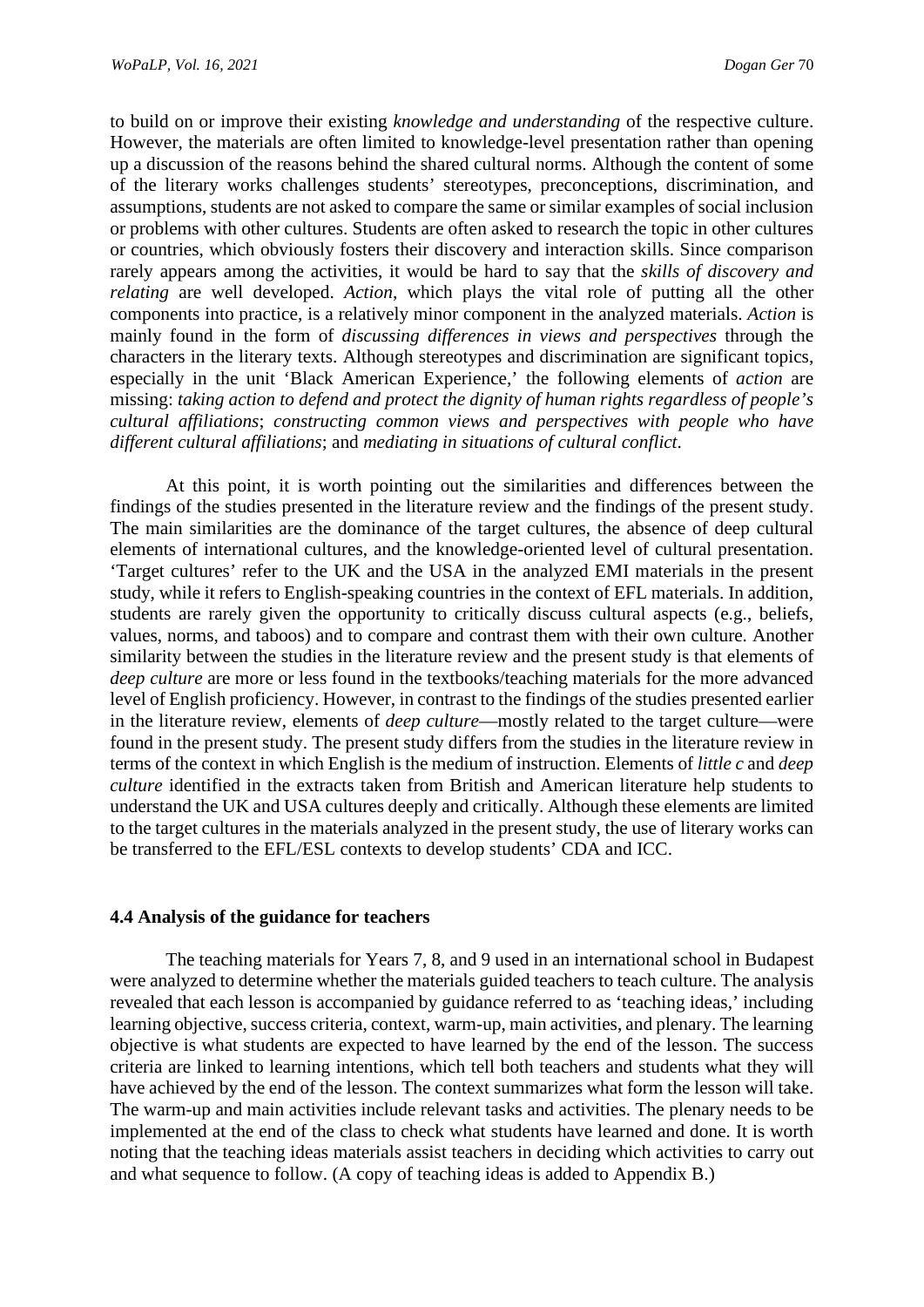It can be said that the teaching guidance materials provide ideas about how to conduct culture-related activities, mostly in connection with the target culture. However, the lesson objectives presented in the analyzed materials are mainly based on the use of language. The analysis showed that the teaching materials for Year 8 and Year 9 contain more activities related to elements of *little c* and *deep culture* compared to the materials for Year 7. Therefore, more instructions and detailed guidance for the related activities were identified in the materials for Years 8 and 9. On the one hand, the teaching ideas materials refer teachers to internal resources, including reading texts and various worksheets (e.g., vocabulary/spelling/grammar/ punctuation/comprehension/true–false/fill in the blanks). On the other hand, they refer to external resources such as websites, blogs, and YouTube videos to aid the teaching of culture. Comprehension questions, discussion topics, and research tasks are the main approaches used in the analyzed teaching ideas materials to facilitate cultural activities. Contextual information explaining the literary works helps teachers to convey to their students an understanding of the concepts presented in the classes and the background to the given extracts. Although compare/contrast activities between the target and international cultures are limited in the analyzed materials, guidance is found for a few activities that encourage students to think critically and make connections between the time when the literary work was written and the reasons for the characters' reactions, attitudes, and relationships. The only limitation identified in the teaching guidance materials is that most of the activities and instructions presented in the materials are linked to the UK and the USA. Teaching and guidance with respect to elements of *deep culture* from international cultures are not addressed.

## **5 Conclusion**

The aim of the present study was to identify and describe how culture is deeply and critically presented in the teaching materials used in an international school in Budapest. To do this, 650 teaching materials for KS3, including PowerPoint presentations, worksheets, and teaching ideas sheets, were thematically analyzed. Based on the findings, it can be concluded that literary texts are an excellent resource for learning aspects of culture, since they include elements of *big C*, *little c*, and *deep culture*. In addition, they contribute to developing students' *attitudes*, such as empathy, respect, curiosity, and acceptance; *knowledge and understanding* of the given culture; linguistic and communication *skills*; and *action*, via which all the ICC components are put into practice, enabling students to become global citizens. Extracts taken from works of literature from the target or international cultures help students to understand others' feelings through the characters and the incidents in which they are involved. They also raise students' awareness of cultural diversity and enable them to suspend judgements based on race, ethnicity, nationality, and religion. Literary texts also provide multicultural perspectives, helping students to develop respect for the values, practices, discourse, and customs of other cultures and to accept without judging. *Action* is also developed through activities such as discussing differences in views and perspectives, or taking steps to defend human rights, although this skill was rarely found in the present study.

By integrating the historical and social contexts that give background information about the literary works, as identified and described in the present paper, students are given knowledge, or are enabled to build on what they already know, about the given culture as presented in the extracts. Knowledge of the background to literary texts in EFL materials can also be obtained by research tasks that enable students to develop the skills of discovering and presenting. As the analysis undertaken in the present study reveals, complex topics that include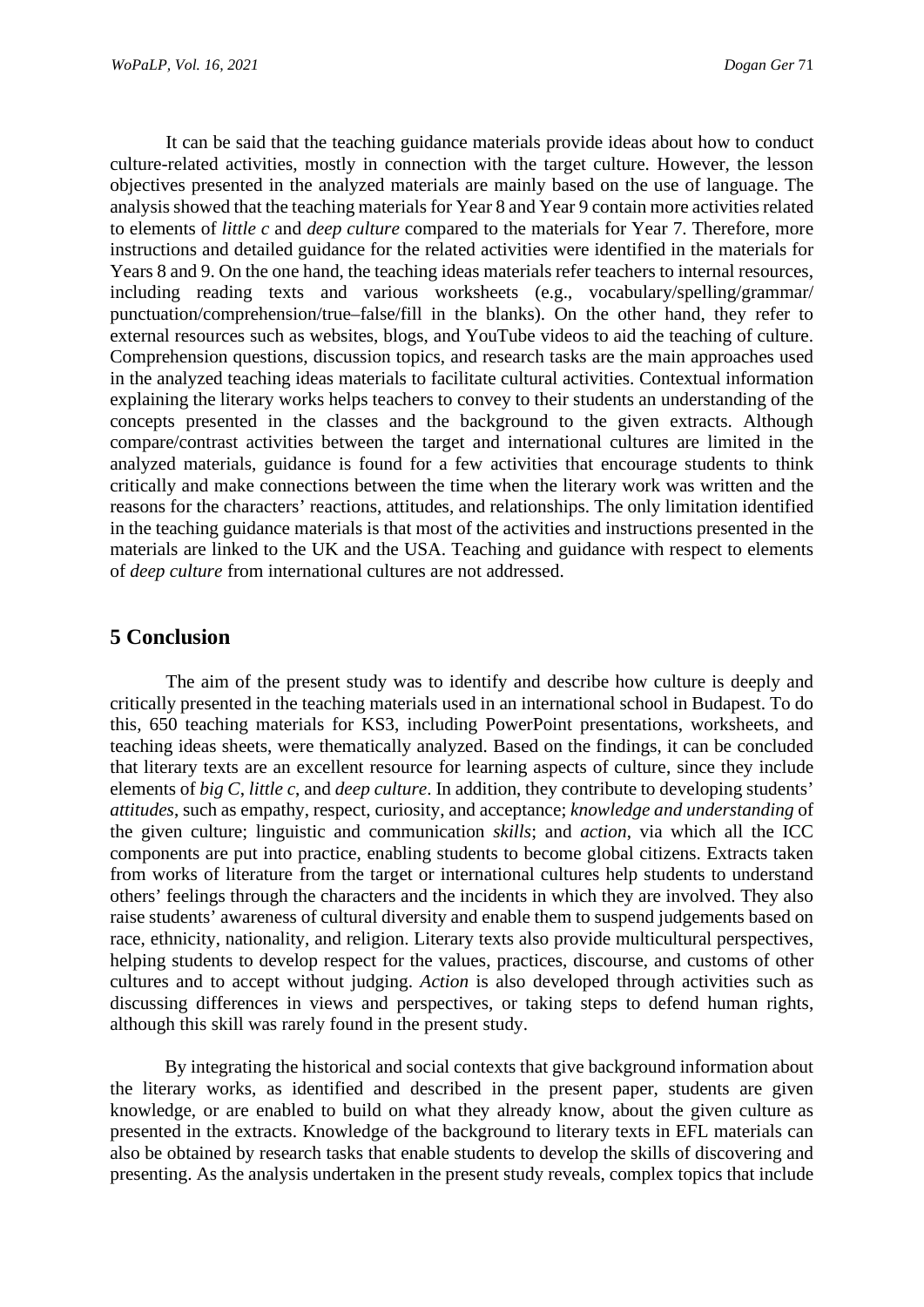*deep culture* elements and critical approaches to cultures occupy a bigger place in the materials for the upper primary classes. This suggests that the multidimensional expression of *deep culture*, which requires linguistic and cognitive maturity, can be embedded into the higher proficiency level in EFL textbooks. On the other hand, for the lower proficiency level and for younger students in EFL contexts, elements of *big C culture*, which are more concrete than elements of *little c* and *deep culture*, could be given more space. However, English materials for both low and high levels can include the ICC components identified and described in the analyzed materials. The following activities found in the analyzed materials can be used in EFL to develop ICC components:

- Research tasks, which enable students to discover both their own culture and other cultures
- Compare/contrast activities (although these were rarely found in the analyzed materials), which help students develop a critical approach to their own culture and other cultures
- Tasks in which students are asked to look at the characters in the extract from the given work of literature from another character's perspective, which allow students to develop multiple perspectives
- Activities in which, after reading the extracts/passages or watching the related videos, students are asked to describe how they feel or how they would behave if they were the character
- Writing or speaking activities that encourage students to think of what they can do in response to the issue raised in the task

The present pilot study shows that all aspects of culture and ICC components can be taught through literary works taken from world literature and the related activities highlighted above in order to develop students' ICC and critical intercultural competence. However, in the teaching materials used for culture teaching, it is important to balance the target and international cultures.

Furthermore, teaching materials need to provide guidance for teachers on how to conduct culture-related activities and implement lessons. Explicit guidance is needed in order to raise teachers' awareness of the importance of teaching culture. In addition, teacher training focusing on intercultural competence may provide a valuable contribution to teachers' understanding of, and practices in, developing ICC.

Based on the analysis of 650 fiction and nonfiction teaching materials for upper primary classes used in an international school in Budapest, it is recommended that future materials in both English as a first language or EMI contexts and EFL contexts should: (a) include literary works, as these are valuable resources for teaching aspects of culture, particularly elements of *deep culture*; (b) be balanced between the target and international cultures; (c) include elements of *big C, little c*, and *deep culture* from both the target and international cultures to develop students' CDA, ICC and critical intercultural competence; (d) include culture teaching beyond the knowledge-based level of presentation—instead, students should be enabled to acquire the skill of discovering other cultures through research tasks; (e) allow students to identify similarities and differences between their own culture and other cultures and critically discuss the reasons behind cultural norms and behaviors so as to develop a critical attitude and gain multi-perspectivity; and (f) be designed to provide precise guidance on cultural activities.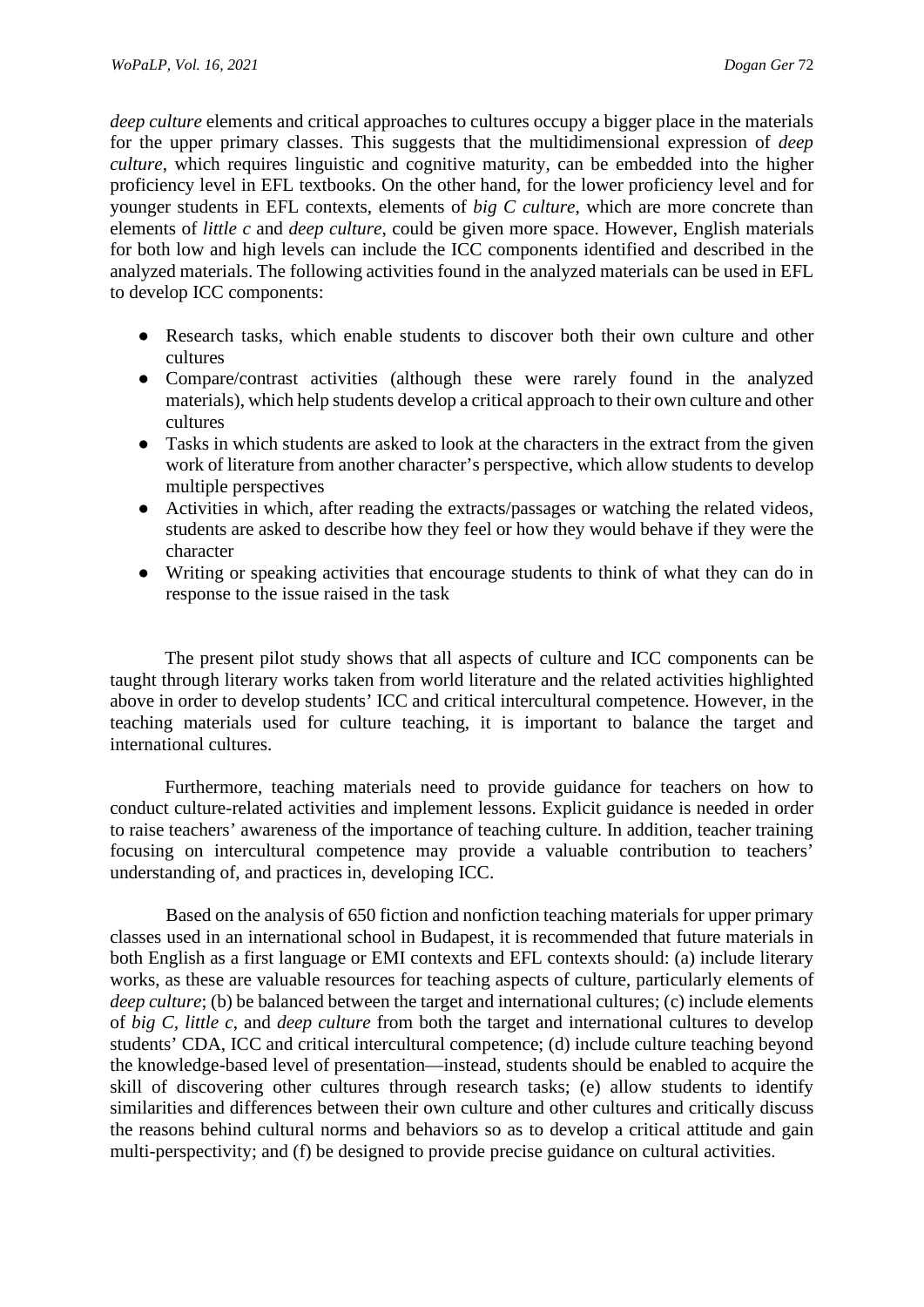*Proofread for the use of English by: Rachel Hideg is a freelance translator and language editor.* 

# **References**

- Acquah, E. O., & Commins, N. L. (2015). Critical reflection as a key component in promoting pre-service teachers' awareness of cultural diversity. *Reflective Practice*, 16(6), 790-805.<https://doi.org/10.1080/14623943.2015.1095729>
- Alptekin, C. (2002). Towards intercultural communicative competence in ELT. *ELT Journal*, *56*(1), 57-64.<https://doi.org/10.1093/elt/56.1.57>
- Angelides, P., Stylianou, T., & Leigh, J. (2004). Multicultural education in Cyprus: A pot of multicultural assimilation? *Intercultural Education*, *15*(3), 307-315. <https://doi.org/10.1080/1467598042000262590>
- Angelova, M., & Zhao, Y. (2014). Using an online collaborative project between American and Chinese students to develop ESL teaching skills, cross-cultural awareness and language skills. *Computer Assisted Language Learning*, *29*(1), 167-185. <https://doi.org/10.1080/09588221.2014.907320>
- Barrett, M. D., Huber, J., & Reynolds, C. (2014). *Developing intercultural competence through education*. Council of Europe Publishing.
- Bennett, M., & Bennett, J. (2004). Developing intercultural sensitivity: An integrative approach to global and domestic diversity. In D. Landis, J. Bennett & M. Bennett (Eds.), *The handbook of intercultural training* (pp.147-163). Sage Publishing.
- Borghetti, C. (2013). Integrating intercultural and communicative objectives in the foreign language class: a proposal for the integration of two models. *The Language Learning Journal, 41*(3), 254-267[.https://doi.org/10.1080/09571736.2013.836344](https://doi.org/10.1080/09571736.2013.836344)
- Braun, V., & Clarke, V. (2006). Using thematic analysis in psychology, *Qualitative Research in Psychology*, *3*(2), 77-101.<https://doi.org/>[10.1191/1478088706qp063oa](https://doi.org/10.1191/1478088706qp063oa)
- Brembeck, W. (1977). *The development and teaching of a college course in intercultural communication. Readings in intercultural communication*. SIETAR Publications.
- Brown, E. L. (2004). What precipitates change in cultural diversity awareness during a multicultural course: The message or the method? *Journal of Teacher Education*, *55*(4), 325-340.<https://doi.org/10.1177/0022487104266746>
- Byram, M. (1997). *Teaching and assessing intercultural communicative competence*. Multilingual Matters.
- Byram, M., & Morgan, C. (1994). *Teaching-and-learning language-and-culture*. Multilingual Matters.
- Byram, M., Gribkova, B., & Starkey, H. (2002). *Developing the intercultural dimension in language teaching: A practical introduction for teachers*. Language Policy Division, Directorate of School, Out-of-School and Higher Education, Council of Europe.
- Canale, M., & Swain, M. (1980). Theoretical bases of communicative approaches to second language teaching and testing. *Applied Linguistics*, *1*(1), 1-47. https://doi.org/10.1093/applin/I.1.1
- Castleberry, A., & Nolen, A. (2018). Thematic analysis of qualitative research data: Is it as easy as it sounds? *Currents in Pharmacy Teaching and Learning, 10*(6), 807-815. <https://doi.org/10.1016/j.cptl.2018.03.019>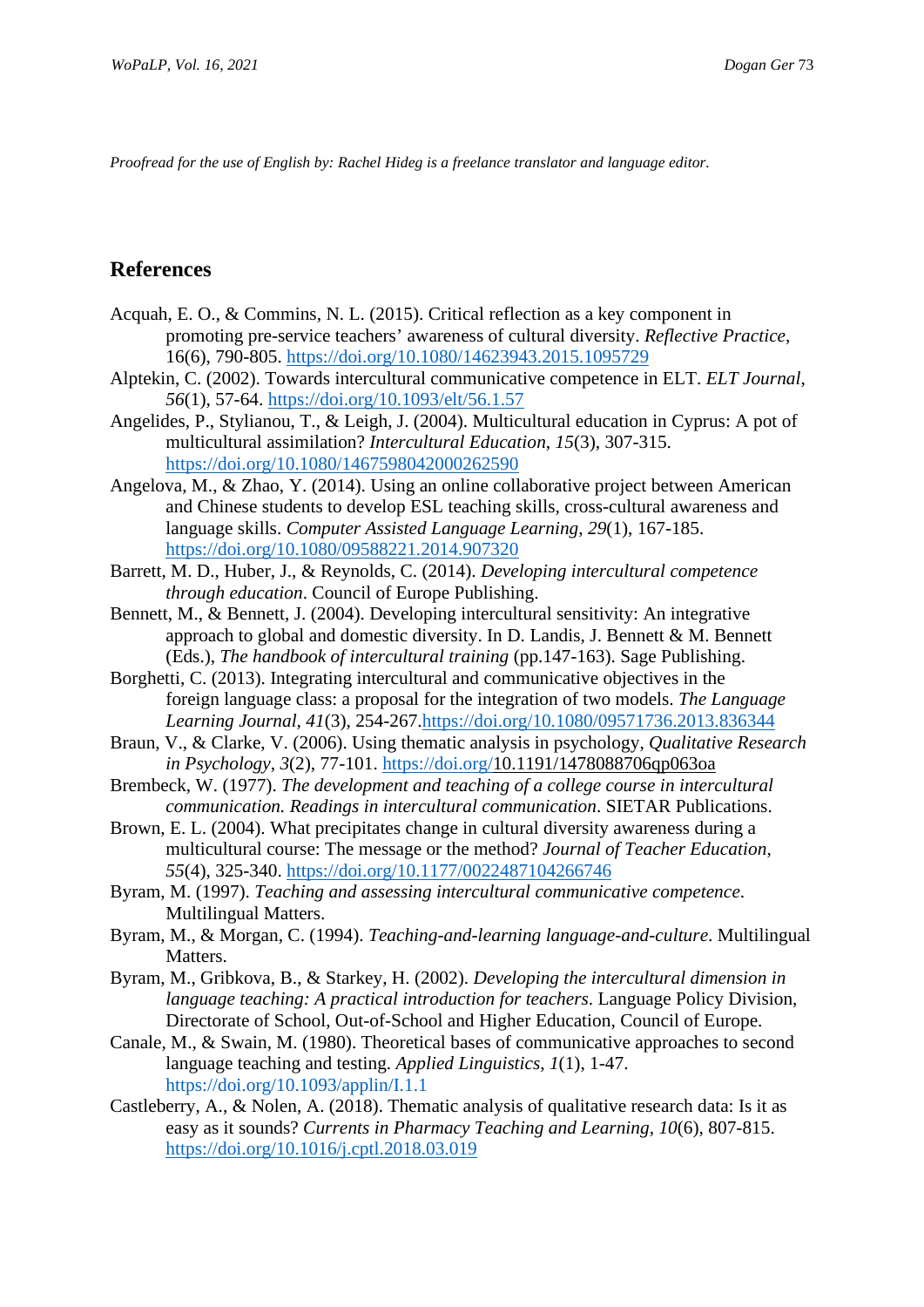- Celik, S., & Erbay, Ş. (2013). Cultural perspectives of Turkish ELT coursebooks: Do standardized teaching texts incorporate intercultural features? *Education and Science, 38*(167), 336-351.
- Chapelle, C.A. (2016). *Teaching culture in introductory foreign language textbooks*. Spring Nature, Macmillan Publishers.<http://doi.org/10.1057/978-1-137-49599-0>
- Cortazzi, M., & Jin, L. X. (1999). Cultural mirrors: Materials and methods in the EFL classroom. In E. Hinkel (Ed.), *Culture in second language teaching and learning*  (pp.196-219). Cambridge University Press.
- Council of Europe. (2001). *Common European framework of reference for languages: Learning, teaching, assessment*. Cambridge University Press. <https://rm.coe.int/1680459f97>
- Damen, L. (1987). *Culture learning: The fifth dimension in the language classroom.* Addison-Wesley.
- Dasli, M. (2011). Reviving the 'moments': From cultural awareness and cross-cultural mediation to critical intercultural language pedagogy. *Pedagogy, Culture & Society*, *19*(1), 21-39.<http://dx.doi.org/10.1080/14681366.2011.527118>
- Dörnyei, Z. (2007). *Research methods in applied linguistics: Qualitative, quantitative, and mixed methodologies.* Oxford University Press.
- Gay, G. (2013). Teaching to and through cultural diversity. *Curriculum Inquiry*, *43*(1), 48-70. https://doi.org/10.1111/curi.12002
- Gómez Rodríguez, L.F. (2015). The cultural content in EFL textbooks and what teachers need to do about it. *Profile Issues in Teachers' Professional Development, 17*(2), 167-187. <http://dx.doi.org/10.15446/profile.v17n2.44272>
- González Rodríguez, L.M., & Puyal M.B. (2012). Promoting intercultural competence through literature in CLIL contexts. *ATLANTIS. Journal of the Spanish Association of Anglo-American Studies, 34*(2), 105-124.
- Hadjisoteriou, C., & Angelides, P. (2016). Intercultural education in situ. *Journal for Multicultural Education*,*10*(1), 33 – 52.<http://dx.doi.org/10.1108/JME-03-2015-0006>
- Hayden, M. (2011). Transnational spaces of education: The growth of the international school sector. *Globalisation, Societies and Education*, *9*(2), 211-224. <https://doi.org/10.1080/14767724.2011.577203>
- Hayden, M., & Thompson, J. J. (2008). *International schools: Growth and influence*. United Nations Educational, Scientific and Cultural Organization.
- Hinkel, E. (2001). Building awareness and practical skills to facilitate cross-cultural communication. In M. Celce-Murcia (Ed.), *Teaching English as a second or foreign language* (3rd ed., pp.443-358). Heinle Cengage Learning.
- Huber-Kriegler, M., Lázár, I., & Strange, J. (2003). *Mirrors and windows: An intercultural communication textbook*. European Centre for Modern Languages, Council of Europe Publishing.
- Hymes, D. (1972). On communicative competence. In J. Pride & J. Holmes (Eds.), *Sociolinguistics* (pp.269–293). Penguin Books.
- Knutson, E. (2006). Cross-cultural awareness for second/foreign language learners. *Canadian Modern Language Review*, *62*(4), 591-610.<http://dx.doi.org/10.3138/cmlr.62.4.591>
- Kramsch, C. (1993). *Context and culture in language teaching*. Oxford University Press.
- Kramsch, C., & Widdowson, H. G. (1998). *Language and culture*. Oxford University Press.
- Larke, P. J. (1990). Cultural diversity awareness inventory: Assessing the sensitivity of preservice teachers. *Action in Teacher Education*, *12*(3), 23-30. <https://doi.org/10.1080/01626620.1990.10734396>
- Lázár, I. (2007). Part 1: Guidelines for the teaching of intercultural communicative competence (ICC). In I. Lázár, M. Huber-Kriegler, D. Lussier, G.S. Matei, & C. Peck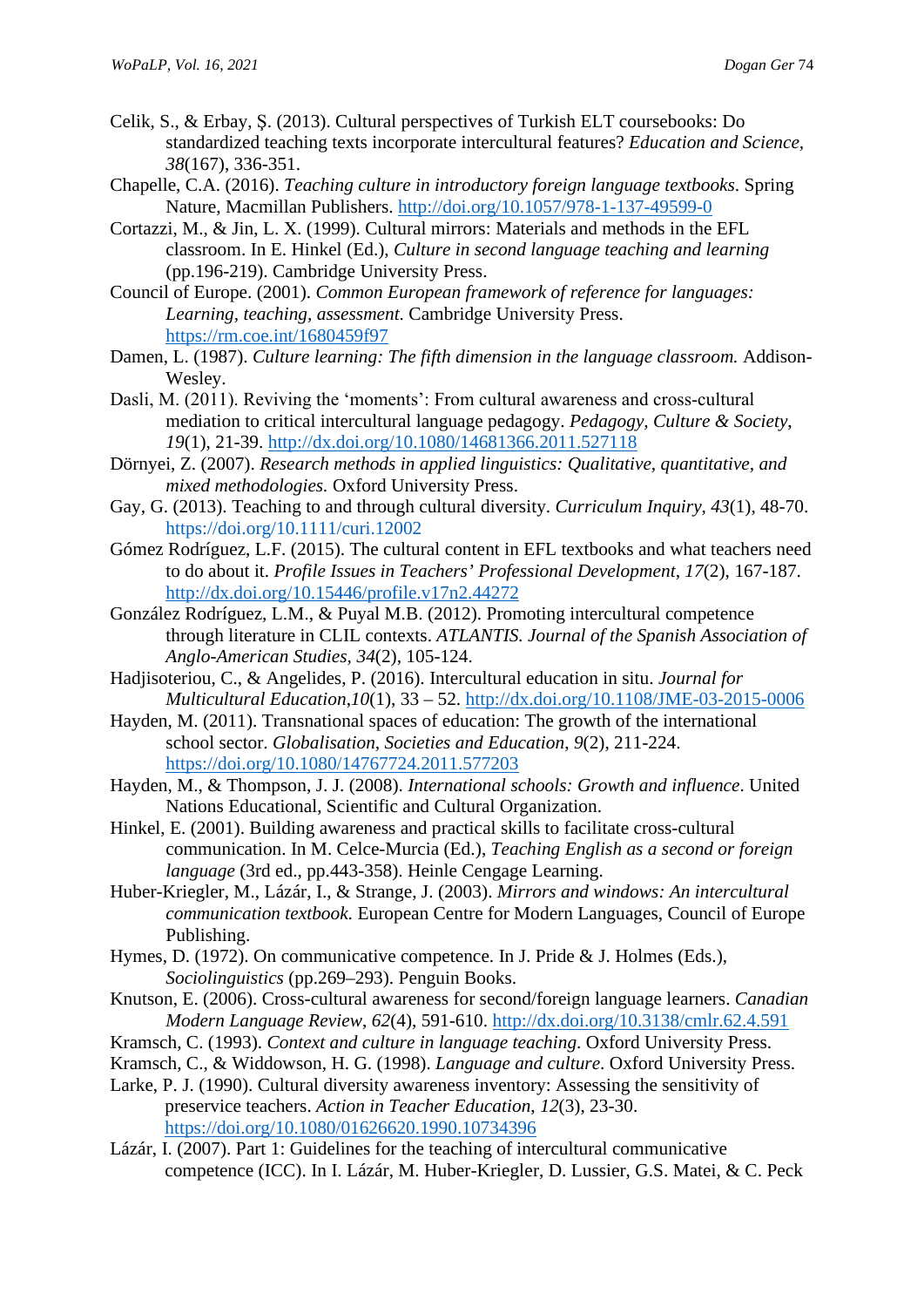(Eds.), *Theoretical background* (7-10). European Centre for Modern Languages, Council of Europe.

- Liddicoat, A.J. (2004). Intercultural language teaching: Principles for practice, *New Zealand Language Teacher, 30*,17-24.
- Liddicoat, A. J. (2005). Teaching languages for intercultural communication. In D. Cunningham & A. Hatoss (Eds.), *An international perspective on language policies, practices and proficiencies: Language and Intercultural Communication* (pp.201– 214). Editura Fundaţiei Academice Axis and Fédération Internationale des Professeurs de Langues Vivantes.
- Maguire, M., & Delahunt, B. (2017). Doing a thematic analysis: A practical, step-by-step guide for learning and teaching scholars. *All Ireland Journal of Higher Education, 9*  (3), 3351-33514.
- Méndez-García, M.C. (2005). International and intercultural issues in English teaching textbooks: The case of Spain, *Intercultural Education, 16*:1, 57-68. <https://doi.org/10.1080/14636310500061831>
- National Standards in Foreign Language Education Project, (1996). Standards for Foreign Language Learning: Preparing for the 21st Century. New York: National Standards in Foreign Language Education Project.
- Olaya, A., & Gómez, L. F. (2013). Exploring EFL pre-service teachers' experience with cultural content and intercultural communicative competence at three Colombian universities. *Profile Issues in Teachers' Professional Development*, *15*(2), 49-67.
- Reid, E. (2015). Techniques developing intercultural communicative competences in English language lessons. *Procedia-Social and Behavioral Sciences*, *186*, 939-943. <https://doi.org/10.1016/j.sbspro.2015.04.011>
- Sadeghi, K., & Sepahi. Z. (2017). Cultural content of three EFL textbooks: Teachers' and learners' cultural preferences and cultural themes of textbooks, *Pedagogies: An International Journal*, *13*:3, 222-245. <https://doi.org/10.1080/1554480X.2017.1417128>
- Shin, J., Eslami, Z.R., & Chen, W.C. (2011). Presentation of local and international culture in current international English-language teaching textbooks, *Language, Culture and Curriculum, 24*:3, 253-268.

<http://dx.doi.org/10.1080/07908318.2011.614694>

- Skopinskaja, L. (2003). The role of culture in foreign language teaching materials: An evaluation from an intercultural perspective. In Lázár, I. (Ed.), *Incorporating intercultural communicative competence in language teacher education* (39-68). European Center for Modern Languages, Council of Europe Publishing.
- Sobkowiak, P. (2015). Developing students' intercultural competence in foreign language textbooks, *US-China Education Review B*, *5*(12), 794-805.
- Soler, E. A., & Jordà, P. S. (Eds.). (2007). *Intercultural language use and language learning*. Springer.
- van Ek, J. A. (1986). *Objectives for foreign language learning. Volume I: Scope*. Council of Europe.
- Weninger, S., & Kiss, T. (2013). Culture in English as a Foreign Language (EFL) textbooks: A semiotic approach. *Tesol Quarterly, 47*(4), 694-716. <https://doi.org/10.1002/tesq.87>
- Wu, J. (2010). A content analysis of the cultural content in the EFL textbooks. *Canadian Social Science*, *6*(5),137-144.<http://dx.doi.org/10.3968/j.css.1923669720100605.016>
- Xiao, J. (2010). *Cultural contents of an in-use EFL textbook and English major students' attitudes and perceptions towards culture learning at Jiangxi University of Science and Technology, China* (Doctoral dissertation, Prince of Songkla University).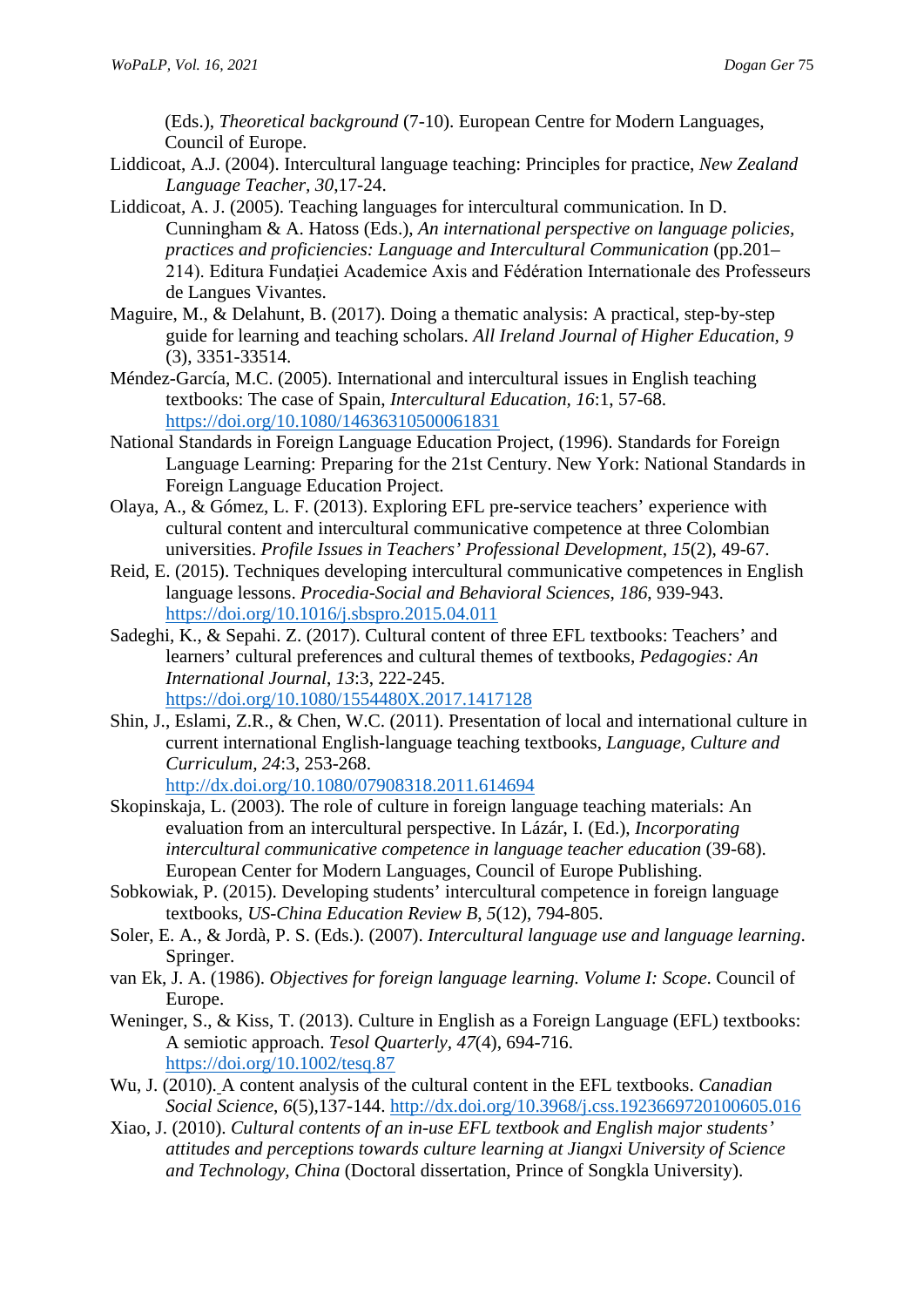<https://kb.psu.ac.th/psukb/bitstream/2010/7836/1/326069.pdf>

- Young, T. J., & Sachdev, I. (2011). Intercultural communicative competence: Exploring English language teachers' beliefs and practices. *Language Awarenes*s, *20*(2), 81-98. <https://doi.org/10.1080/09658416.2010.540328>
- Yuen, K.M., (2011). The representation of foreign cultures in English textbooks. *ELT Journal*, *65* (4), 458-466. <https://doi.org/10.1093/elt/ccq089>

# **APPENDIX A**

## **Teaching Materials Analysis Criteria**

## **Part 1 Type of Culture**

| <b>Types of Culture</b>                | Year    | Unit I    | Unit II   | Unit III | Unit IV  |
|----------------------------------------|---------|-----------|-----------|----------|----------|
|                                        | Groups  | (Fiction) | (Fiction) | $(Non-$  | $(Non-$  |
|                                        | (7/8/9) |           |           | fiction) | fiction) |
| Target Cultures: English Speaking      |         |           |           |          |          |
| Countries (English-speaking)           |         |           |           |          |          |
| Cultures, e.g., UK, USA, Canada,       |         |           |           |          |          |
| Australia, New Zealand, Ireland        |         |           |           |          |          |
| $etc.$ )                               |         |           |           |          |          |
| International<br>Cultures<br>(Other    |         |           |           |          |          |
| English-<br>different than<br>cultures |         |           |           |          |          |
| speaking cultures)                     |         |           |           |          |          |
|                                        |         |           |           |          |          |
|                                        |         |           |           |          |          |
|                                        |         |           |           |          |          |

## **Part 2: Aspects of Culture: Big C, Little c and Deep Culture**

| <b>Aspects of Culture</b>                                                                                     | Year<br>Groups<br>(7/8/9) | Unit I<br>(Fiction) | Unit II<br>(Fiction) | Unit III<br>(Nonfiction) | Unit IV<br>(Nonfiction) |
|---------------------------------------------------------------------------------------------------------------|---------------------------|---------------------|----------------------|--------------------------|-------------------------|
| <b>Big C Culture</b>                                                                                          |                           |                     |                      |                          |                         |
| Does the teaching material<br>include any activity related<br>to                                              |                           |                     |                      |                          |                         |
| politics, economy, history,<br>geography, literature,<br>art/social norms, education,<br>architecture, music. |                           |                     |                      |                          |                         |
| If yes, how?                                                                                                  |                           |                     |                      |                          |                         |
|                                                                                                               |                           |                     |                      |                          |                         |
| <b>Little C Culture</b>                                                                                       |                           |                     |                      |                          |                         |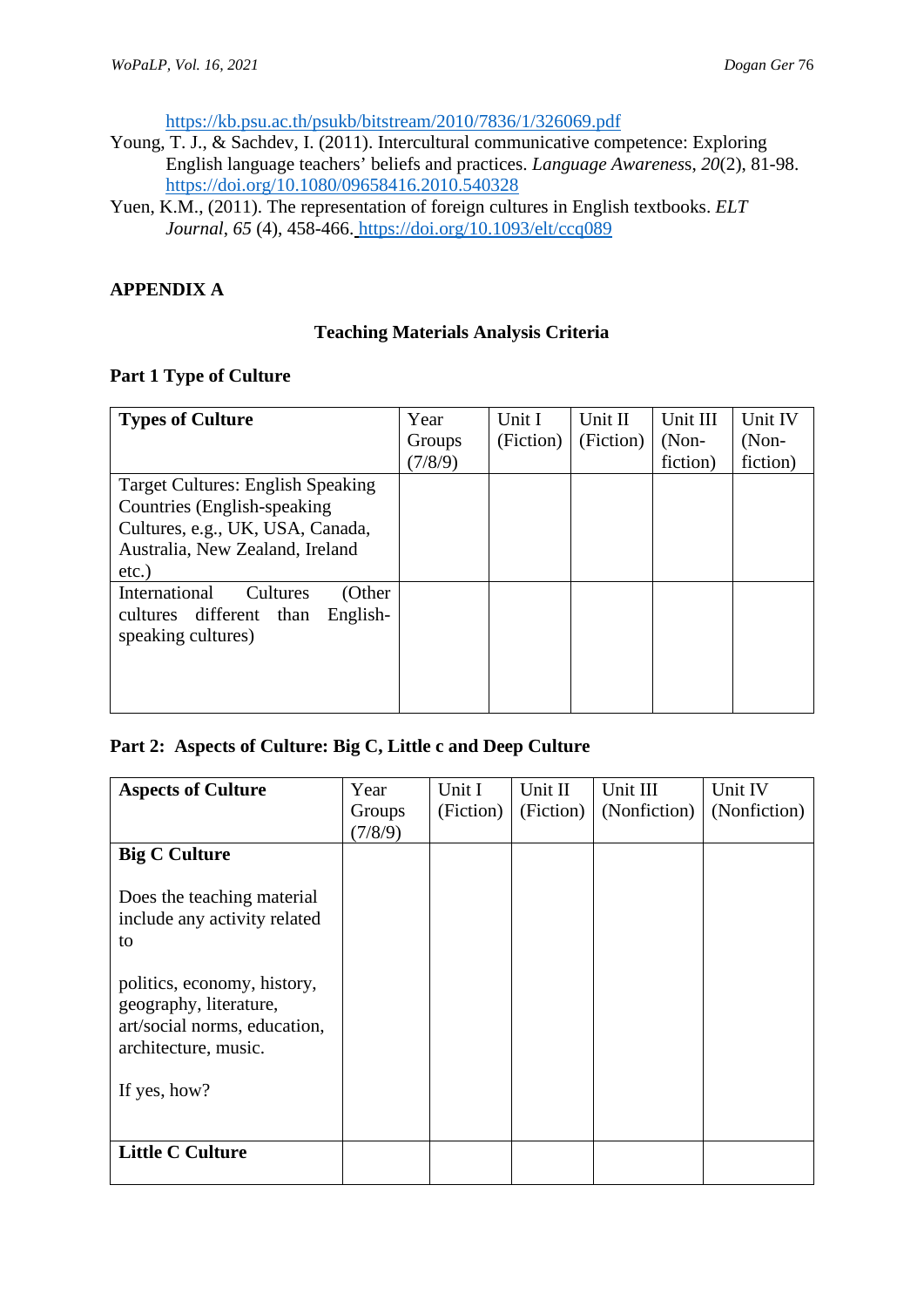| Does the teaching material<br>include any activity related<br>to                                                                                                                         |  |  |  |
|------------------------------------------------------------------------------------------------------------------------------------------------------------------------------------------|--|--|--|
| food,<br>holiday, lifestyle, customs,<br>values,<br>hobbies,<br>gestures                                                                                                                 |  |  |  |
| If yes, how?                                                                                                                                                                             |  |  |  |
| <b>Critical and Deep Culture</b>                                                                                                                                                         |  |  |  |
| Does the teaching material<br>deal with any of these?                                                                                                                                    |  |  |  |
| Racism,<br>xenophobia,<br>discrimination<br>(racial,<br>cultural, gender,<br>sexual<br>orientation.),<br>refugees'<br>problems,<br>social<br>inclusion,<br>social<br>problems<br>poverty |  |  |  |
| If yes, how?                                                                                                                                                                             |  |  |  |

# **Part 3: Intercultural Components**

| <b>Intercultural Components</b>     | Year    | Unit I    | Unit II  | Unit    | Unit    |
|-------------------------------------|---------|-----------|----------|---------|---------|
|                                     | Group   | (Fiction) | (Fiction | III     | IV      |
|                                     | S       |           |          | $(Non-$ | $(Non-$ |
|                                     | (7/8/9) |           |          | Fiction | Fiction |
|                                     |         |           |          |         |         |
| <b>Attitudes:</b>                   |         |           |          |         |         |
| Does the material develop students' |         |           |          |         |         |
| cultural diversity awareness?       |         |           |          |         |         |
| empathy towards others?             |         |           |          |         |         |
| tolerance towards others?           |         |           |          |         |         |
| curiosity about different cultures? |         |           |          |         |         |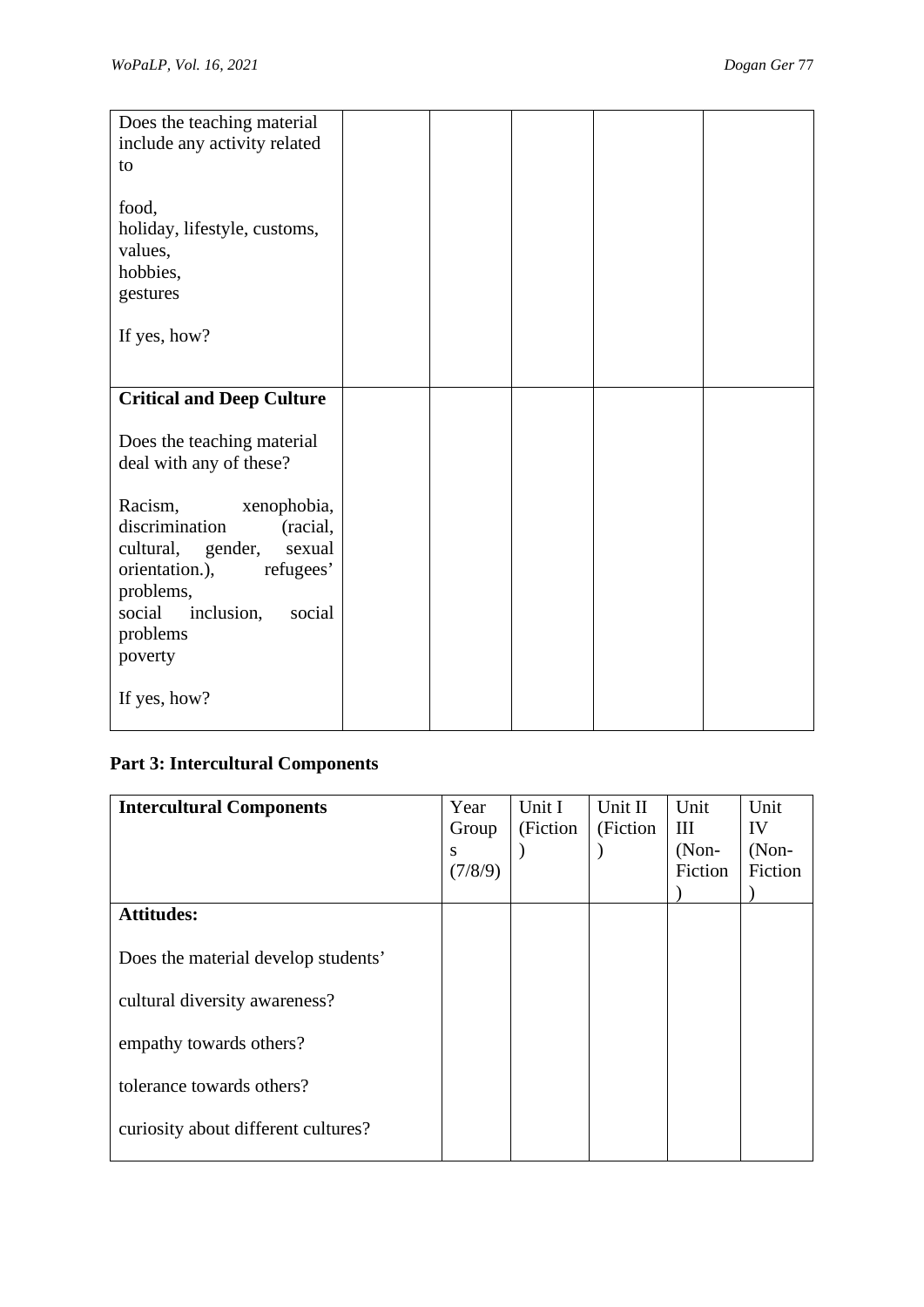| respect to other<br>cultures/nationalities/ethnicities/beliefs/et<br>c.?<br>challenging stereotypes?<br>national identity?<br>willingness to cooperate with people who<br>have different cultural affiliations. |  |  |  |
|-----------------------------------------------------------------------------------------------------------------------------------------------------------------------------------------------------------------|--|--|--|
| <b>Knowledge and Understanding</b>                                                                                                                                                                              |  |  |  |
| Does the material include                                                                                                                                                                                       |  |  |  |
| internal diversity-heterogeneity of<br>cultural groups?                                                                                                                                                         |  |  |  |
| awareness and understanding of one's<br>own and others' assumptions,<br>preconceptions,<br>stereotypes,<br>prejudices,<br>overt and covert discrimination?                                                      |  |  |  |
| understanding the influence of one's<br>own language and cultural affiliations on<br>one's experience?                                                                                                          |  |  |  |
| communicative awareness, including<br>verbal and nonverbal communicative<br>conventions?                                                                                                                        |  |  |  |
| knowledge of the<br>beliefs,<br>values,<br>practices, discourses and products used<br>by people by particular cultural<br>orientations?<br>understanding of processes of cultural,                              |  |  |  |
| societal and socially constructed nature of<br>knowledge?                                                                                                                                                       |  |  |  |
| <b>Skills</b>                                                                                                                                                                                                   |  |  |  |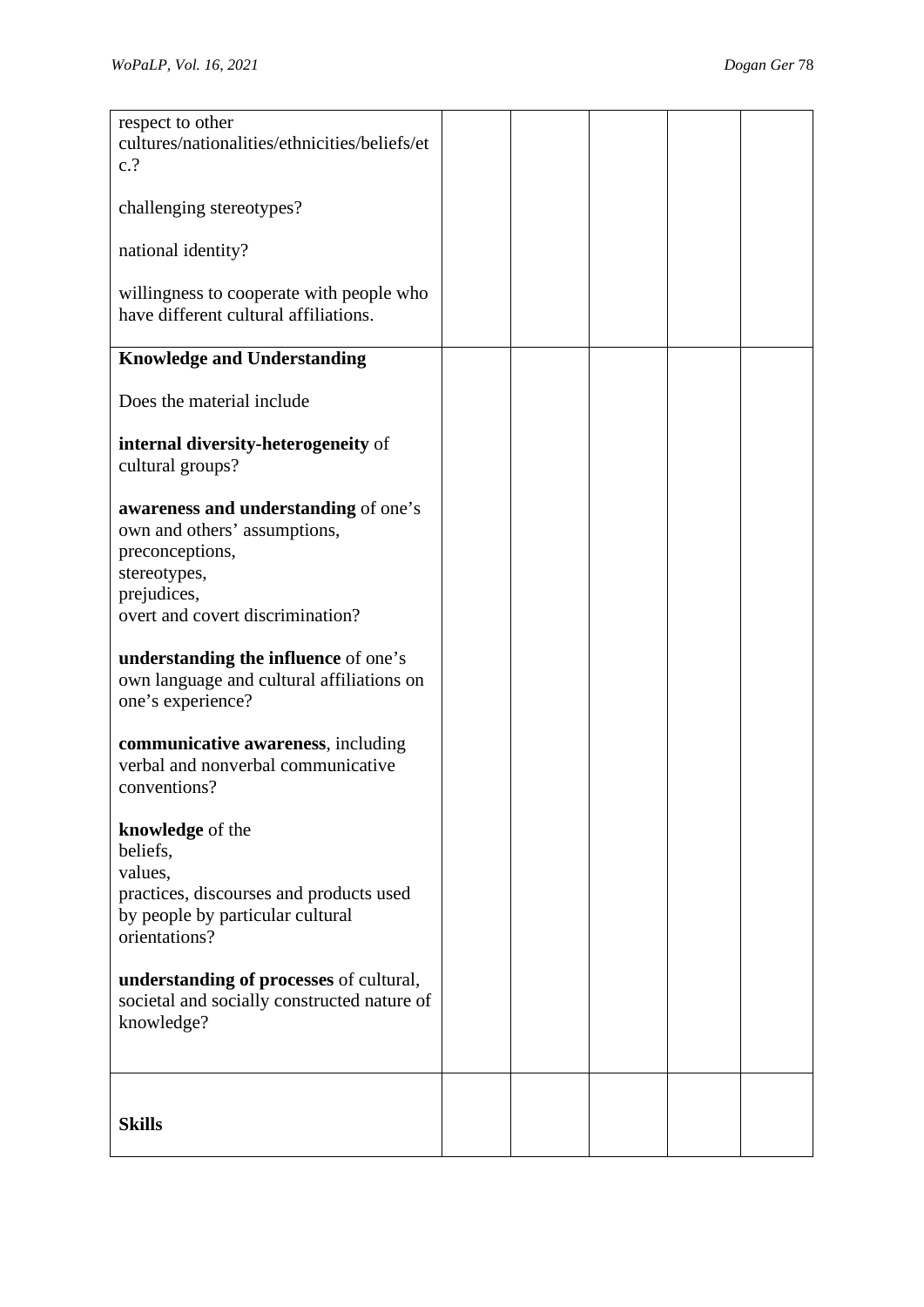| Does the material develop students' skills<br>such as?                                                                     |  |  |  |
|----------------------------------------------------------------------------------------------------------------------------|--|--|--|
| Multi-perspectivity?                                                                                                       |  |  |  |
| Discovering information about other<br>cultures?                                                                           |  |  |  |
| Interpreting other cultural practices,<br>beliefs, values and relating them to their<br>own?                               |  |  |  |
| Ability to understand and respond to<br>other people's thoughts, beliefs, values<br>and feelings?                          |  |  |  |
| Cognitive flexibility?                                                                                                     |  |  |  |
| Critically evaluating and making<br>judgements?                                                                            |  |  |  |
| Adapting their behaviors to new cultural<br>environment?                                                                   |  |  |  |
| Linguistic,                                                                                                                |  |  |  |
| sociolinguistic,                                                                                                           |  |  |  |
| and discourse skills?                                                                                                      |  |  |  |
| Intercomprehension? (Use of more than<br>one language or variety, or drawing on a<br>known language to understand another) |  |  |  |
| Acting as a mediator in intercultural<br>exchanges, including translating,<br>interpreting and explaining?                 |  |  |  |
| <b>Action</b>                                                                                                              |  |  |  |
| Does the material develop students'<br>actions including?                                                                  |  |  |  |
| Seeking opportunities to engage with<br>different cultural affiliations?                                                   |  |  |  |
| Interacting and cooperating appropriately<br>with people from different cultural<br>backgrounds?                           |  |  |  |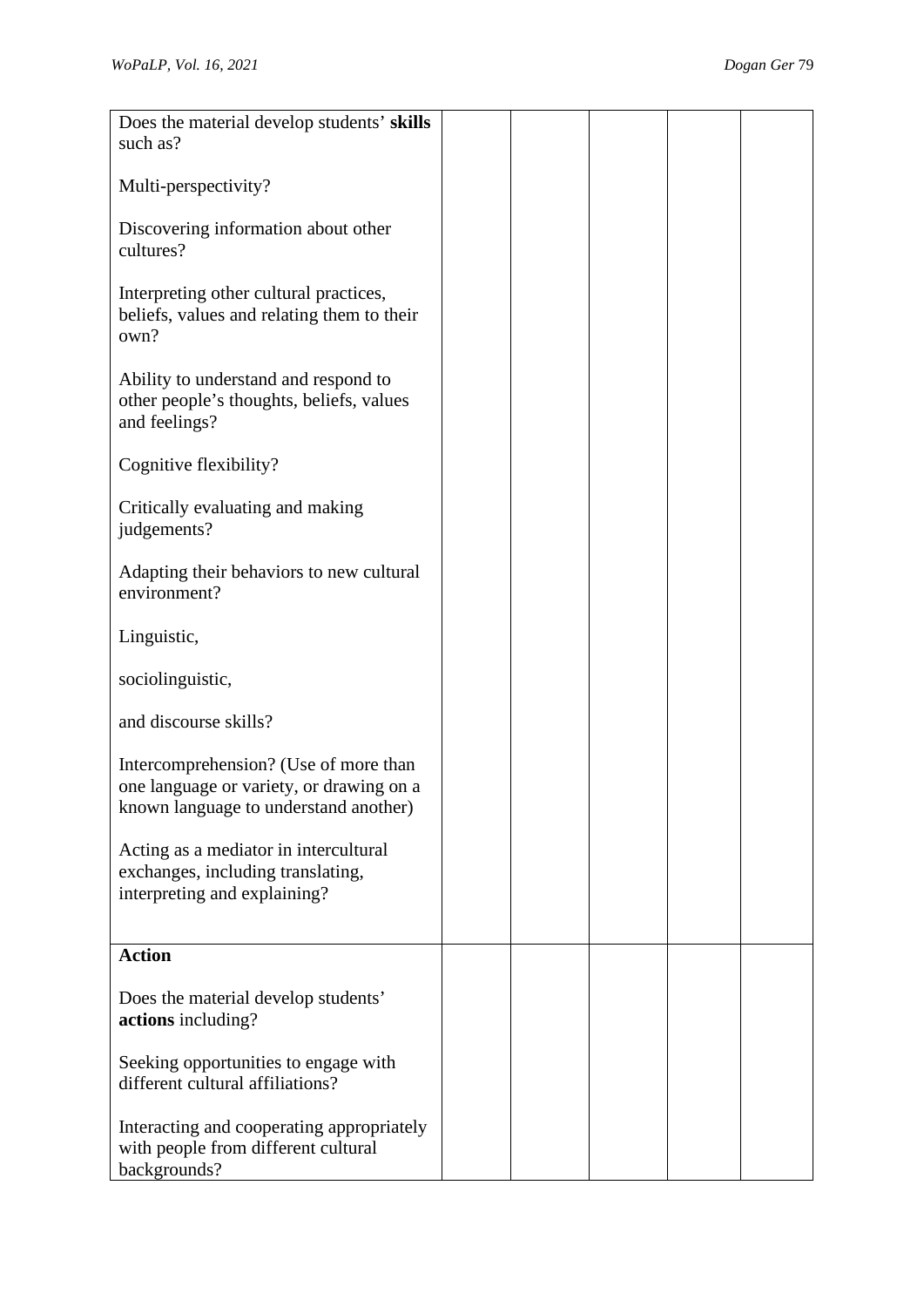| Discussing differences in views and<br>perspectives,                                                                                             |  |  |  |
|--------------------------------------------------------------------------------------------------------------------------------------------------|--|--|--|
| constructing common views and<br>perspectives with people who have<br>different cultural affiliations?                                           |  |  |  |
| Taking actions to defend and protect the<br>dignity human rights of people regardless<br>of their cultural affiliations?                         |  |  |  |
| Intervening and expressing opposition<br>when there are expressions of prejudice<br>and acts of discrimination against<br>individuals or groups? |  |  |  |
| Challenging cultural stereotypes and<br>prejudices?                                                                                              |  |  |  |
| Encouraging positive attitudes towards<br>the contribution to the society made by<br>individuals irrespective of their cultural<br>affiliations? |  |  |  |
| Mediating in situations of cultural<br>conflict?                                                                                                 |  |  |  |
|                                                                                                                                                  |  |  |  |

# **Part 4: Analysis of Teachers' Resources**

a. Does the teaching material include a plan to guide teachers about how to conduct the lesson?

b. If yes, does it include instructions for culture-related activities? How?

# **Appendix B**

**Analysis of the guidance for teachers: Teaching Ideas**